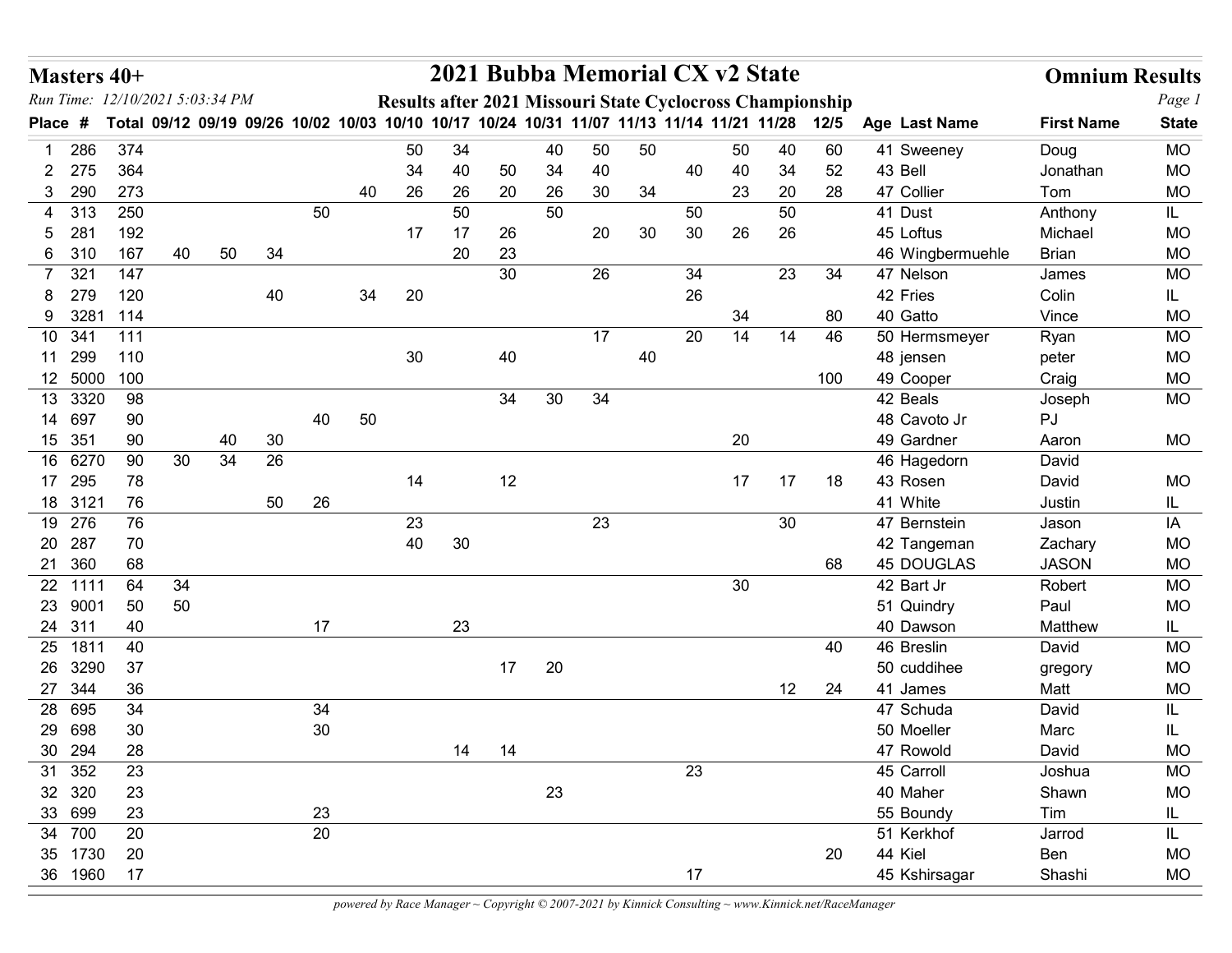| Masters 50+                                 |      |                 |        |    |    |    |    |    |    |    | 2021 Bubba Memorial CX v2 State                                                                                                                        |                 |    |        |        |    |        |                         | <b>Omnium Results</b> |                        |
|---------------------------------------------|------|-----------------|--------|----|----|----|----|----|----|----|--------------------------------------------------------------------------------------------------------------------------------------------------------|-----------------|----|--------|--------|----|--------|-------------------------|-----------------------|------------------------|
| Run Time: 12/10/2021 12:45:30 PM<br>Place # |      |                 |        |    |    |    |    |    |    |    | Results after 2021 Missouri State Cyclocross Championship<br>Total 09/12 09/19 09/26 10/02 10/03 10/10 10/17 10/24 10/31 11/07 11/13 11/14 11/21 11/28 |                 |    |        |        |    | $12/5$ | Age Last Name           | <b>First Name</b>     | Page 1<br><b>State</b> |
|                                             | 288  | 418             |        |    |    |    |    | 50 |    |    | 50                                                                                                                                                     | 50              | 50 | 50     | 50     | 50 | 68     | 52 Bobelak              | Michael               | <b>MO</b>              |
| 2                                           | 307  | 367             | 34     | 50 | 34 |    |    |    | 40 | 40 | 34                                                                                                                                                     |                 |    | 26     | 23     | 40 | 46     | 57 Young                | Dan                   | <b>MO</b>              |
| 3 317                                       |      | 310             | 40     |    | 40 |    |    |    | 34 | 50 |                                                                                                                                                        | 26              | 30 | 30     | 30     | 30 |        | 52 Phillips             | Timothy               | <b>MO</b>              |
| 4                                           | 330  | 165             |        |    |    |    |    |    |    |    | 30                                                                                                                                                     | 23              |    |        | 26     | 34 | 52     | 57 Frey                 | Scott                 | <b>MO</b>              |
| 5.                                          | 2850 | 164             |        |    |    |    |    |    | 50 |    |                                                                                                                                                        | 34              | 40 |        | 40     |    |        | 50 Seaver               | Erik                  | <b>MO</b>              |
| 6                                           | 340  | 159             |        |    |    |    |    |    |    |    |                                                                                                                                                        | 17              | 34 | 34     | 34     |    | 40     | 52 Westerbeck           | <b>Brett</b>          | <b>MO</b>              |
| 7                                           | 300  | 155             |        |    |    |    |    | 26 |    | 34 |                                                                                                                                                        | 12              |    | 23     |        | 26 | 34     | 56 Klages               | James                 | <b>MO</b>              |
| 8                                           | 291  | 131             |        |    |    | 34 | 40 |    | 23 |    |                                                                                                                                                        |                 |    | 17     | 17     |    |        | 58 Merideth             | Gary                  | IL.                    |
| 9 9000                                      |      | 120             |        |    |    |    |    |    |    |    |                                                                                                                                                        | 40              |    |        |        |    | 80     | 51 Quindry              | Paul                  | <b>MO</b>              |
| 10 619                                      |      | 100             | 50     |    | 50 |    |    |    |    |    |                                                                                                                                                        |                 |    |        |        |    |        | 54 Kakouris             | Tim                   |                        |
| 11 6000                                     |      | 100             |        |    |    |    |    |    |    |    |                                                                                                                                                        |                 |    |        |        |    | 100    | 51 Morgan               | Michael               | <b>MO</b>              |
| 12 278                                      |      | 94              |        |    |    |    |    | 34 |    | 30 |                                                                                                                                                        | 10              |    | 20     |        |    |        | 52 Craig                | Jim                   | <b>MO</b>              |
| 13 274                                      |      | 80              |        |    |    |    | 50 | 30 |    |    |                                                                                                                                                        |                 |    |        |        |    |        | 53 Beauvais             | Jay                   | MO                     |
| 14 1011                                     |      | 60              |        |    |    |    |    |    |    |    |                                                                                                                                                        |                 |    |        |        |    | 60     | 51 Kobush               | Travis                | $\rm MO$               |
| 15 322                                      |      | 54              |        |    |    |    |    |    |    |    | 40                                                                                                                                                     | 14              |    |        |        |    |        | 55 Adelmann             | Mike                  | MO                     |
| 16 1851                                     |      | 50              |        |    |    | 50 |    |    |    |    |                                                                                                                                                        |                 |    |        |        |    |        | 57 Dooley               | Tim                   | <b>MO</b>              |
| 17 355<br>18 277                            |      | 40<br>40        |        |    |    |    |    | 40 |    |    |                                                                                                                                                        |                 |    | $40\,$ |        |    |        | 59 bratton<br>51 Carter | darrell<br>Paul       | IL.<br>${\sf TN}$      |
| 19 704                                      |      | 40              |        |    |    | 40 |    |    |    |    |                                                                                                                                                        |                 |    |        |        |    |        | 54 Krebs                | Ken                   | IL.                    |
| 20 665                                      |      | 40              |        | 40 |    |    |    |    |    |    |                                                                                                                                                        |                 |    |        |        |    |        | 56 Kuseliauskas         | Christopher           |                        |
| 21 342                                      |      | 40              |        |    |    |    |    |    |    |    |                                                                                                                                                        | 20              |    |        | $20\,$ |    |        | 52 Cleeland             | Chris                 | MO                     |
| 22 1880                                     |      | 35              |        |    |    |    |    |    |    | 26 |                                                                                                                                                        | 9               |    |        |        |    |        | 59 Sweetin              | Shawn                 | MO                     |
| 23 3260                                     |      | 30              |        |    |    |    |    |    |    |    |                                                                                                                                                        | 30 <sup>°</sup> |    |        |        |    |        | 1 dyer                  | gary                  | IL.                    |
| 24 1770                                     |      | 30              |        |    |    |    |    |    | 30 |    |                                                                                                                                                        |                 |    |        |        |    |        | 55 Biundo               | Vito                  | MO                     |
| 25 760                                      |      | 30              |        |    |    | 30 |    |    |    |    |                                                                                                                                                        |                 |    |        |        |    |        | 50 Brown                | Chris                 |                        |
| 26 625                                      |      | 30 <sup>°</sup> | $30\,$ |    |    |    |    |    |    |    |                                                                                                                                                        |                 |    |        |        |    |        | 59 Reyes                | Alfonso               |                        |
| 27 316                                      |      | 26              |        |    |    |    |    |    | 26 |    |                                                                                                                                                        |                 |    |        |        |    |        | 55 Jones                | Lenny                 | MO                     |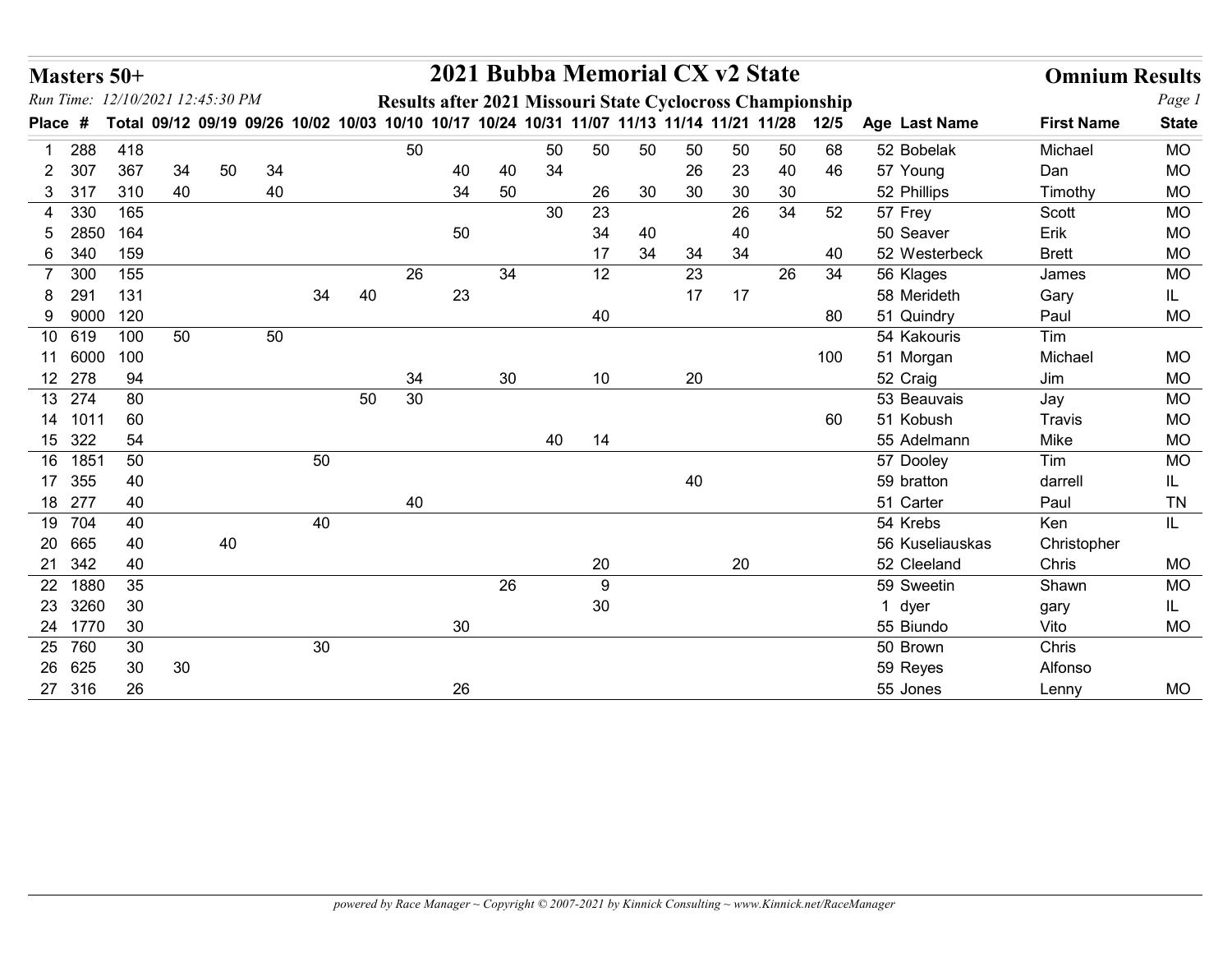|                       | Masters 60+ |                                  |    |                                                                                                |        |    |    | 2021 Bubba Memorial CX v2 State |    |      |                 |    |     |                           | <b>Omnium Results</b> |              |
|-----------------------|-------------|----------------------------------|----|------------------------------------------------------------------------------------------------|--------|----|----|---------------------------------|----|------|-----------------|----|-----|---------------------------|-----------------------|--------------|
|                       |             | Run Time: 12/10/2021 12:45:52 PM |    | Results after 2021 Missouri State Cyclocross Championship                                      |        |    |    |                                 |    |      |                 |    |     |                           |                       | Page 1       |
| Place #               |             |                                  |    | Total 09/12 09/19 09/26 10/02 10/03 10/10 10/17 10/24 10/31 11/07 11/13 11/14 11/21 11/28 12/5 |        |    |    |                                 |    |      |                 |    |     | Age Last Name             | <b>First Name</b>     | <b>State</b> |
| 283                   | 518         | 50                               | 50 | 34                                                                                             | 50     | 40 | 40 | 40                              | 50 | 40   | 34              | 30 | 60  | 63 McCann                 | Terry                 | <b>MO</b>    |
| 289<br>$\overline{2}$ | 398         |                                  | 34 | 40                                                                                             |        | 34 | 50 | 34                              |    | 26   | 50              | 50 | 80  | 63 Braet                  | Dana                  | <b>MO</b>    |
| 3 284                 | 329         |                                  |    | 50                                                                                             | 40     | 50 |    |                                 | 40 | 34   | 40              | 23 | 52  | 63 Schwantner             | James                 | <b>MO</b>    |
| 4 315                 | 237         |                                  |    |                                                                                                | 34     | 23 | 34 | 26                              | 34 | 30   | 30              | 26 |     | 65 Farrell                | Craig                 | <b>MO</b>    |
| 326<br>5              | 216         |                                  |    |                                                                                                |        | 26 |    |                                 |    | 50   |                 | 40 | 100 | 1 dyer                    | gary                  | IL.          |
| 296<br>6              | 205         |                                  |    | 26                                                                                             | $30\,$ | 30 |    | 30                              |    |      | 26              | 17 | 46  | 62 Stika                  | Mark                  | MO           |
| 7 331                 | 153         |                                  |    |                                                                                                |        |    | 30 | 20                              |    | 20   | $\overline{23}$ | 20 | 40  | 61 Roberts                | Dennis                | <b>MO</b>    |
| 323<br>8              | 152         |                                  |    |                                                                                                |        |    |    | 50                              |    |      |                 | 34 | 68  | 62 Faust                  | Bernd                 | <b>MO</b>    |
| 9 282                 | 142         |                                  |    | 30                                                                                             | 26     |    | 26 | 23                              |    | 23   |                 | 14 |     | 69 McAllister             | Tim                   | <b>MO</b>    |
| 10 337                | 90          | 50                               | 40 |                                                                                                |        |    |    |                                 |    |      |                 |    |     | 60 Lewis                  | Kent                  | IL           |
| 11 345                | 90          | 34                               | 30 |                                                                                                |        |    |    |                                 | 26 |      |                 |    |     | 68 Vennell                | Kenneth               | IL           |
| 12 314                | 83          | 40                               |    |                                                                                                | 23     | 20 |    |                                 |    |      |                 |    |     | 61 Gausnell               | Seth                  | <b>MO</b>    |
|                       | 77          |                                  |    |                                                                                                | 20     |    |    |                                 | 23 |      |                 |    | 34  | 76 Behring                | George                | MO           |
| 13 308                | $50\,$      |                                  |    | 50                                                                                             |        |    |    |                                 |    |      |                 |    |     | 63 Brown                  | Chris                 | IL           |
| 14 6910               |             |                                  |    |                                                                                                |        |    |    | 17                              |    | $17$ |                 |    |     | 66 Reimbold               | John                  | IL           |
| 15 339                | $34$        |                                  |    |                                                                                                |        |    |    |                                 | 30 |      |                 |    |     | 67 Sargent<br>63 Freilich | Dale<br>Ronald        | <b>MO</b>    |
| 16 346<br>17 356      | 30<br>14    |                                  |    |                                                                                                |        |    |    |                                 |    | 14   |                 |    |     |                           |                       | $\sf MO$     |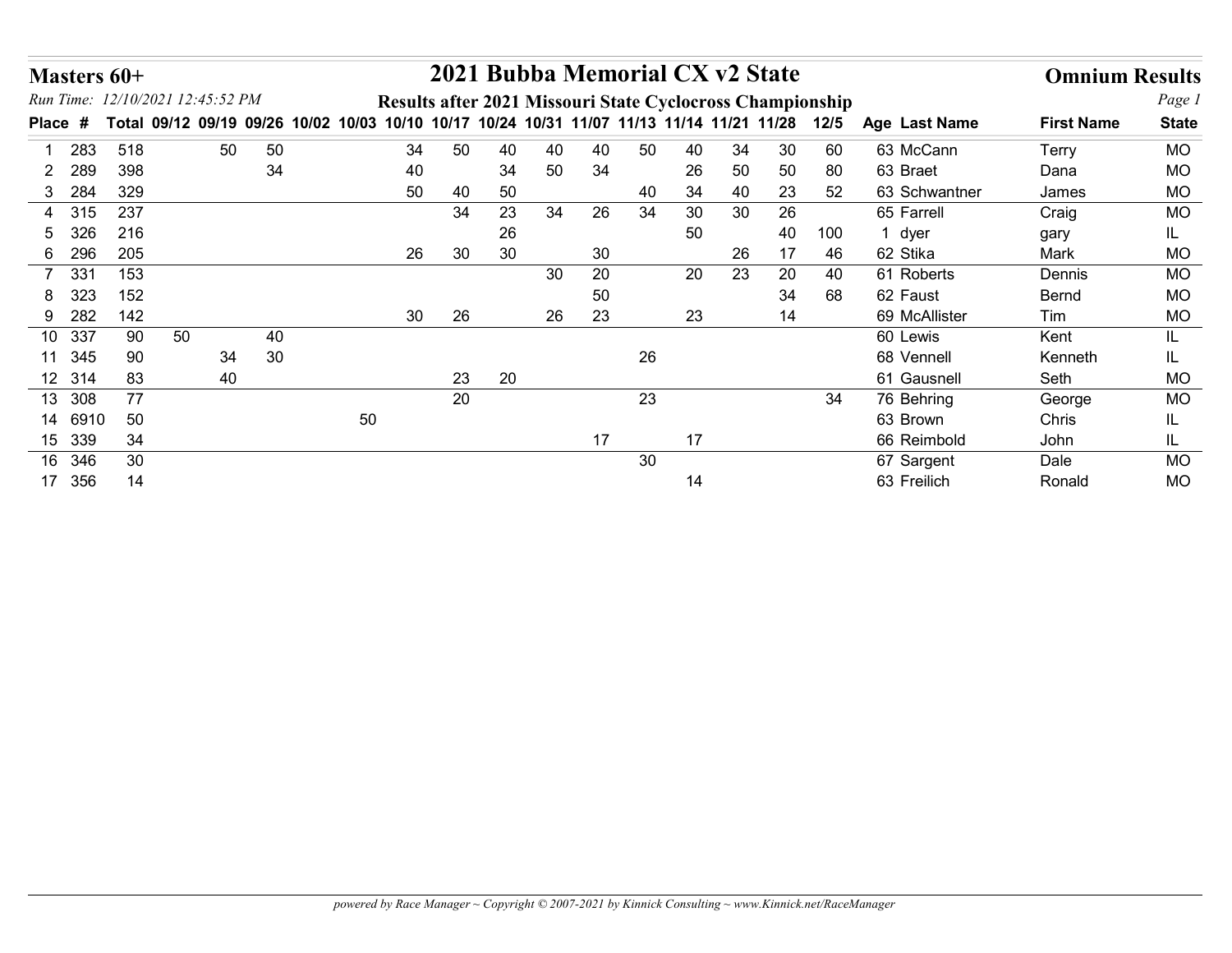|                         | <b>Masters 40+ Women</b>                                                                                             |    |    |    |    |    | 2021 Bubba Memorial CX v2 State                           |    |    |    |    |     |                      | <b>Omnium Results</b> |              |
|-------------------------|----------------------------------------------------------------------------------------------------------------------|----|----|----|----|----|-----------------------------------------------------------|----|----|----|----|-----|----------------------|-----------------------|--------------|
|                         | Run Time: 12/10/2021 12:44:57 PM                                                                                     |    |    |    |    |    | Results after 2021 Missouri State Cyclocross Championship |    |    |    |    |     |                      |                       | Page 1       |
|                         | Place # Total 09/12 09/19 09/26 10/02 10/03 10/10 10/17 10/24 10/31 11/07 11/13 11/14 11/21 11/28 12/5 Age Last Name |    |    |    |    |    |                                                           |    |    |    |    |     |                      | <b>First Name</b>     | <b>State</b> |
| 302<br>$\mathbf{1}$     | 380                                                                                                                  |    |    | 40 | 40 | 50 | 50                                                        | 50 | 50 | 50 | 50 |     | 59 Dattilo           | Lisa kay              | <b>MO</b>    |
|                         | 2 7070 100                                                                                                           | 50 | 50 |    |    |    |                                                           |    |    |    |    |     | 40 Isermann          | Katie                 | IL.          |
| 3 1651                  | 100                                                                                                                  |    |    |    |    |    |                                                           |    |    |    |    | 100 | 54 strahan           | amy                   | <b>MO</b>    |
|                         |                                                                                                                      |    |    |    |    |    |                                                           |    |    |    |    | 80  | 54 Bragg             | Stacy                 | <b>MO</b>    |
| 4 4411                  | 80                                                                                                                   |    |    |    |    |    |                                                           |    |    |    |    | 68  | 59 Dattilo           | Lisa kay              | <b>MO</b>    |
| 3021<br>$5\overline{)}$ | 68                                                                                                                   |    |    |    |    |    |                                                           |    |    |    |    |     |                      |                       |              |
| 6 3430                  | 60                                                                                                                   |    |    |    |    |    |                                                           |    |    |    |    | 60  | 54 Henske            | Holly                 | <b>MO</b>    |
| 292<br>$\overline{7}$   | 50                                                                                                                   |    |    |    | 50 |    |                                                           |    |    |    |    |     | 51 Murtha            | Tina                  | <b>MO</b>    |
| 305<br>8                | 50                                                                                                                   |    |    | 50 |    |    |                                                           |    |    |    |    |     | 41 Lampe             | Amy                   | <b>MO</b>    |
| 9 343                   | 40                                                                                                                   |    |    |    |    |    |                                                           | 40 |    |    |    |     | 54 Henske            | Holly                 | <b>MO</b>    |
| 10 319                  | 40                                                                                                                   |    |    |    |    | 40 |                                                           |    |    |    |    |     | 40 Koehler           | Tracy                 | <b>MO</b>    |
| 11 721<br>12 711        | 40<br>40                                                                                                             | 40 | 40 |    |    |    |                                                           |    |    |    |    |     | 49 Lim<br>35 Shields | Lisa<br>Laura         | IL.<br>IL.   |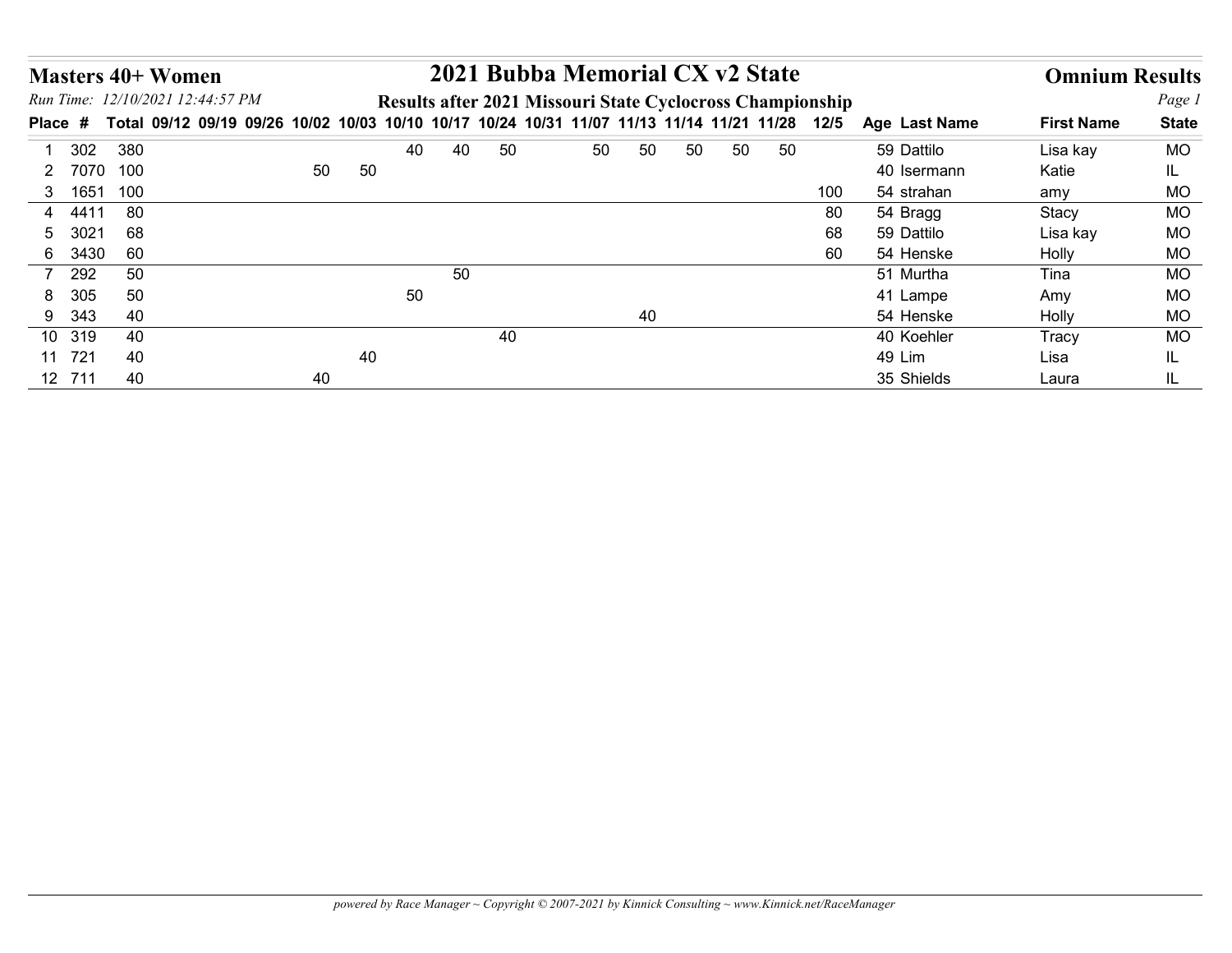| <b>Junior</b>                                        |             |        |    |    |    |    |    |    |    |                 |    | 2021 Bubba Memorial CX v2 State                                                                |        |                                                           |                              | <b>Omnium Results</b> |                        |
|------------------------------------------------------|-------------|--------|----|----|----|----|----|----|----|-----------------|----|------------------------------------------------------------------------------------------------|--------|-----------------------------------------------------------|------------------------------|-----------------------|------------------------|
| Run Time: 12/12/2021 9:21:29 AM<br><b>Place</b><br># |             |        |    |    |    |    |    |    |    |                 |    | Total 09/12 09/19 09/26 10/02 10/03 10/10 10/17 10/24 10/31 11/07 11/13 11/14 11/21 11/28 12/5 |        | Results after 2021 Missouri State Cyclocross Championship | Age Last Name                | <b>First Name</b>     | Page 1<br><b>State</b> |
| 398                                                  | 284         |        |    | 26 |    |    | 50 | 40 | 34 |                 | 34 |                                                                                                | 40     | 60                                                        | 17 Paine                     | Connor                | <b>MO</b>              |
| 412<br>2.                                            | 208         |        |    |    |    |    |    |    |    |                 | 40 | 50                                                                                             | 50     | 68                                                        | 14 Westerbeck                | Carson                | <b>MO</b>              |
| 397<br>3                                             | 200         |        |    |    |    |    |    |    | 50 |                 | 50 |                                                                                                |        | 100                                                       | 14 Lembke                    | Carter                | <b>MO</b>              |
| 1751<br>4                                            | 200         |        | 50 | 50 |    |    |    |    |    |                 |    |                                                                                                |        | 100                                                       | 17 Reichenbach               | Joachim               | <b>MO</b>              |
| 410                                                  | 183         |        | 34 | 23 |    |    |    | 30 | 26 | 40              | 30 |                                                                                                |        |                                                           | 16 Autry                     | Amara                 |                        |
| 6 1941                                               | 160         |        | 40 | 40 |    |    |    |    |    |                 |    |                                                                                                |        | 80                                                        | 15 Merlin                    | Sawyer                | MO                     |
| 618<br>401                                           | 153<br>150  | 50     |    | 30 | 23 | 50 | 34 | 26 | 30 | 26              |    |                                                                                                | 34     |                                                           | 12 Hagedorn<br>17 Chase      | Grady<br>Naftali      | <b>MO</b>              |
| 395<br>9                                             | 134         |        | 26 |    |    |    | 40 |    |    |                 |    |                                                                                                |        | 68                                                        | 18 Aranha                    | Ash                   | MO                     |
| 403<br>10                                            | 130         |        |    |    |    |    |    | 50 |    |                 |    |                                                                                                |        | 80                                                        | 17 Baugh                     | Logan                 | <b>MO</b>              |
| 11 643                                               | 111         | 30     | 30 | 17 |    | 34 |    |    |    |                 |    |                                                                                                |        |                                                           | 14 Hagedorn                  | Emily                 |                        |
|                                                      | 12 4350 102 |        |    | 34 |    |    |    |    |    |                 |    |                                                                                                |        | 68                                                        | 1 Kakouris                   | Eli                   |                        |
|                                                      | 13 9201 100 |        |    |    |    |    |    |    |    |                 |    |                                                                                                |        | 100                                                       | 19 Lawrence                  | Deron                 | MO                     |
| 14 434                                               | 100         |        |    |    |    |    |    |    |    |                 |    |                                                                                                |        | 100                                                       | 11 Kiel                      | Charlotte             | <b>MO</b>              |
| 15 407                                               | 94          | 40     |    | 20 |    |    |    | 34 |    |                 |    |                                                                                                |        |                                                           | 16 mothershead               | cozette               | MO                     |
| 16 2210<br>17 408                                    | 80<br>68    |        |    |    |    |    |    |    |    | 34              |    | 34                                                                                             |        | 80                                                        | 18 Stafford<br>13 Hermsmeyer | Andrew<br>Morgan      | MO<br>$MO$             |
| 18 415                                               | 50          |        |    |    |    |    |    |    |    | 50              |    |                                                                                                |        |                                                           | 11 Dickerson                 | Logan                 | KY                     |
| 19 684                                               | 50          |        |    |    | 50 |    |    |    |    |                 |    |                                                                                                |        |                                                           | 14 Aldana                    | Juan Manco            | IL.                    |
| 20 406                                               | 40          |        |    |    |    |    |    |    |    |                 |    | 40                                                                                             |        |                                                           | 17 Hefele                    | Evan                  | $MO$                   |
| 21 399                                               | 40          |        |    |    |    |    |    |    | 40 |                 |    |                                                                                                |        |                                                           | 14 Johnson                   | Riley                 | $MO$                   |
| 22 712                                               | 40          |        |    |    |    | 40 |    |    |    |                 |    |                                                                                                |        |                                                           | 8 Willis                     | Isiah                 | IL                     |
| 23 681                                               | 40          |        |    |    | 40 |    |    |    |    |                 |    |                                                                                                |        |                                                           | 11 Flentye                   | Henry                 |                        |
| 24 682                                               | 34          |        |    |    | 34 |    |    |    |    |                 |    |                                                                                                |        |                                                           | 13 Swinand                   | George                | IL                     |
| 25 644<br>26 420                                     | 34<br>30    | $34\,$ |    |    |    |    |    |    |    |                 |    |                                                                                                | $30\,$ |                                                           | 15 Dirnberger<br>11 Smith    | Lucy<br>Bentley       |                        |
| 27 414                                               | $30\,$      |        |    |    |    |    |    |    |    | 30 <sup>°</sup> |    |                                                                                                |        |                                                           | 17 Baugh                     | Logan                 | IL.<br>MO              |
| 28 713                                               | 30          |        |    |    |    | 30 |    |    |    |                 |    |                                                                                                |        |                                                           | 12 Landsom                   | Owen                  | IL                     |
| 29 685                                               | 30          |        |    |    | 30 |    |    |    |    |                 |    |                                                                                                |        |                                                           | 14 Ray                       | Jack                  | IL.                    |
| 30 419                                               | 26          |        |    |    |    |    |    |    |    |                 |    |                                                                                                | $26\,$ |                                                           | 10 Jensen                    | Hugo                  | MO                     |
| 31 683                                               | 26          |        |    |    | 26 |    |    |    |    |                 |    |                                                                                                |        |                                                           | 12 Boquist                   | Carl                  | IL                     |
| 32 686                                               | 20          |        |    |    | 20 |    |    |    |    |                 |    |                                                                                                |        |                                                           | 13 Moore                     | Isabella              | IL.                    |
| 33 6421                                              | 17          |        |    |    | 17 |    |    |    |    |                 |    |                                                                                                |        |                                                           | 14 Jensen                    | Isabelle              | KS                     |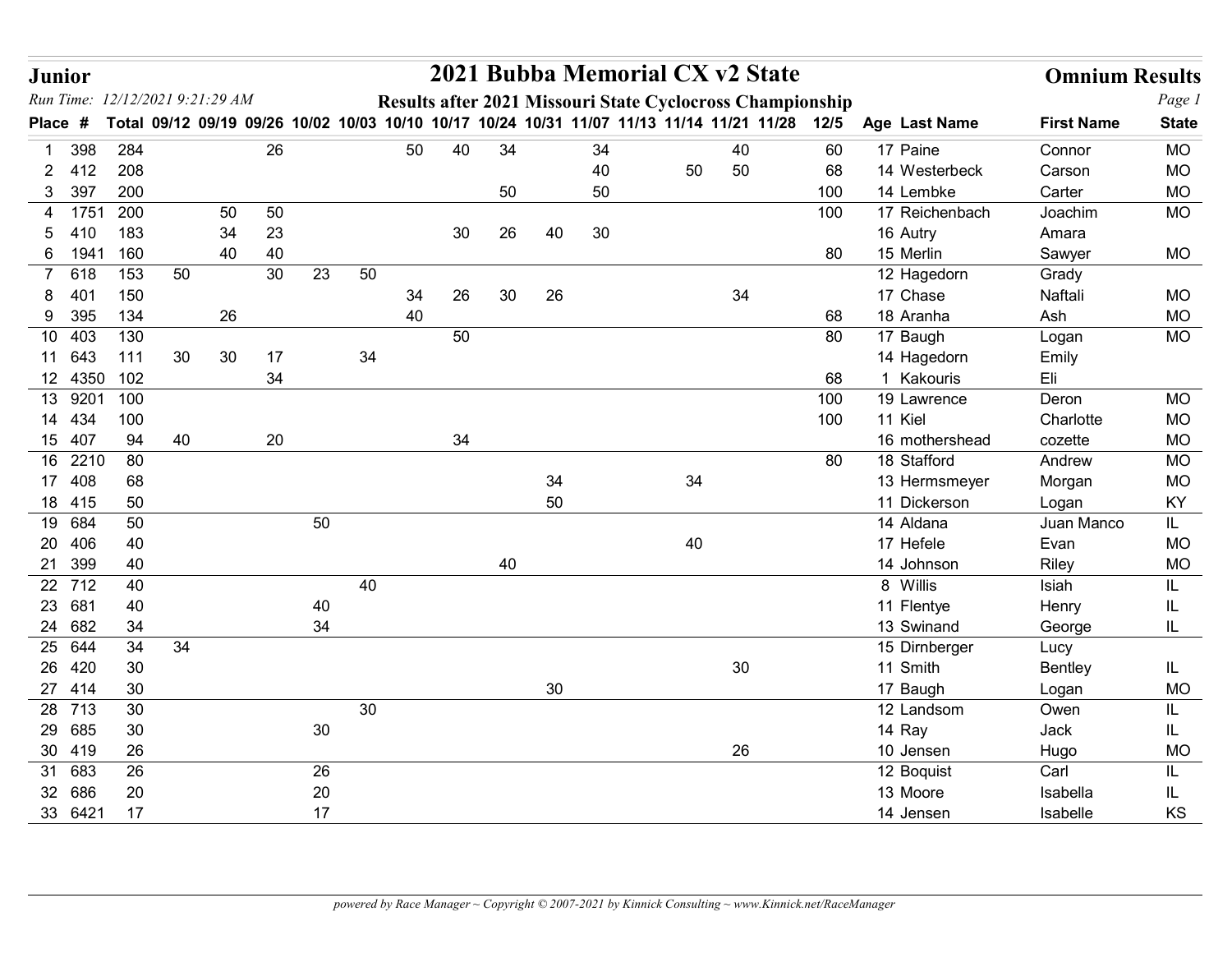| <b>Women B</b>       |                                                                                           |    |          |          |    |    |    |          |                 | 2021 Bubba Memorial CX v2 State                           |          |    |          |             |    |          |                             | <b>Omnium Results</b> |                        |
|----------------------|-------------------------------------------------------------------------------------------|----|----------|----------|----|----|----|----------|-----------------|-----------------------------------------------------------|----------|----|----------|-------------|----|----------|-----------------------------|-----------------------|------------------------|
|                      | Run Time: 12/10/2021 12:09:29 PM                                                          |    |          |          |    |    |    |          |                 | Results after 2021 Missouri State Cyclocross Championship |          |    |          |             |    |          |                             |                       | Page 1                 |
| <b>Place</b><br>#    | Total 09/12 09/19 09/26 10/02 10/03 10/10 10/17 10/24 10/31 11/07 11/13 11/14 11/21 11/28 |    |          |          |    |    |    |          |                 |                                                           |          |    |          |             |    | 12/5     | Age Last Name               | <b>First Name</b>     | <b>State</b>           |
| 447                  | 581                                                                                       | 23 | 34       | 40       | 34 |    | 50 | 40       | 50              |                                                           | 50       | 50 | 50       | 50          | 50 | 60       | 38 Cushard                  | Courtney              | <b>MO</b>              |
| -451<br>439<br>3     | 334<br>273                                                                                | 20 | 26       | 30       |    |    | 40 | 30<br>26 | 40              | 30                                                        | 34<br>23 | 30 | 30<br>34 | 34<br>40    | 34 | 46<br>60 | 33 Crumley<br>27 Lin        | Mary<br>Katherine     | <b>MO</b><br><b>MO</b> |
| 2280<br>4            | 264                                                                                       |    | 40       | 34       |    |    |    | 50       |                 |                                                           |          |    | 40       |             |    | 100      | 22 Biundo                   | Chloe                 | MO                     |
| 3050                 | 258                                                                                       |    |          | 23       |    |    |    | 34       |                 | 40                                                        | 30       |    | 23       | 26          | 30 | 52       | 41 Lampe                    | Amy                   | <b>MO</b>              |
| 462<br>6.            | 254                                                                                       | 30 |          |          |    |    |    |          |                 | 50                                                        | 40       |    | 26       |             | 40 | 68       | 46 Clemens                  | Tonya                 | <b>MO</b>              |
|                      | 3060 214                                                                                  |    |          |          |    |    |    | 23       | 26              | 23                                                        | 14       | 34 | 14       | 17          | 23 | 40       | 39 Jones                    | Cassie                | <b>MO</b>              |
| 1650                 | 176                                                                                       |    |          |          |    |    |    |          | 34              |                                                           | 26       | 40 | 20       | 30          | 26 |          | 54 strahan                  | amy                   | <b>MO</b>              |
| 9 749                | 134                                                                                       | 34 | 50<br>20 | 50<br>14 |    |    | 17 | 17       | 23              | 34                                                        |          |    |          |             | 8  |          | 1 Dust<br>52 Martin         | Maggie                |                        |
| 448<br>10<br>11 4520 | 133<br>118                                                                                |    |          |          |    | 50 |    |          |                 |                                                           |          |    |          |             |    | 68       | 41 Wilger                   | Aletta<br>Jamie       | <b>MO</b><br><b>MO</b> |
| 12 446               | 116                                                                                       |    |          |          |    |    | 34 | 20       |                 | 12                                                        |          |    | 17       |             | 17 | 16       | 35 Cooper                   | Olivia                | <b>MO</b>              |
| 13<br>443            | 104                                                                                       |    |          |          |    |    | 26 |          | 17              |                                                           |          |    | 10       | 23          |    | 28       | 35 Yanchilina               | Anastasia             | MO                     |
| 14 486               | 100                                                                                       |    |          |          |    |    |    |          |                 |                                                           |          |    |          |             |    | 100      | 16 McLaughlin               | Kindsay               | <b>MO</b>              |
| 15 466               | 97                                                                                        | 17 |          | 26       |    |    |    |          |                 |                                                           | 20       |    |          |             |    | 34       | 32 Henning                  | Christina             | <b>MO</b>              |
| 16 449<br>17 453     | 90<br>89                                                                                  |    |          |          |    |    |    | 14       | 20              | 17                                                        | 10       |    | 8<br>9   | 9<br>$20\,$ | 20 | 12<br>40 | 29 Ayres<br>33 Wheeler      | Chapelle<br>Audrey    | <b>MO</b><br><b>MO</b> |
| 18 4070              | 82                                                                                        |    |          |          |    |    |    |          | 30 <sup>°</sup> |                                                           |          |    | 12       | 10          | 12 | 18       | 16 mothershead              | cozette               | <b>MO</b>              |
| 19 1912              | 80                                                                                        |    |          |          |    |    |    |          |                 |                                                           |          |    |          |             |    | 80       | 34 Vermann                  | Kate                  | <b>MO</b>              |
| 20 642               | 76                                                                                        | 26 |          |          | 50 |    |    |          |                 |                                                           |          |    |          |             |    |          | 14 Jensen                   | Isabelle              | KS                     |
| 21 3190              | 71                                                                                        |    |          |          |    |    |    |          |                 | 20                                                        | 17       |    |          |             | 14 | 20       | 40 Koehler                  | Tracy                 | <b>MO</b>              |
| $\overline{22}$ 710  | 60                                                                                        |    |          |          | 20 | 40 |    |          |                 |                                                           |          |    |          |             |    |          | 29 Wunrow                   | Jacqueline            | IL                     |
| 23 2970<br>24 436    | 53<br>52                                                                                  | 10 | 23       | 20       |    |    | 30 |          |                 |                                                           | 12       |    |          |             | 10 |          | 44 Van hook<br>47 Bernstein | Katie<br>Kerrie       | MO<br>IA               |
| 25 641               | 50                                                                                        | 50 |          |          |    |    |    |          |                 |                                                           |          |    |          |             |    |          | 21 Schnettgoecke            | Nicolette             |                        |
| 26 7111              | 40                                                                                        |    |          |          | 40 |    |    |          |                 |                                                           |          |    |          |             |    |          | 35 Shields                  | Laura                 | IL.                    |
| 27 750               | 40                                                                                        | 40 |          |          |    |    |    |          |                 |                                                           |          |    |          |             |    |          | 1 Ramer                     | Lauren                |                        |
| 28 456               | 40                                                                                        |    |          |          |    |    |    |          |                 | 14                                                        |          | 26 |          |             |    |          | 26 Kieback                  | Julia                 | IL.                    |
| 29 468               | 35                                                                                        |    |          |          |    |    |    |          |                 |                                                           |          |    |          | 12          | 9  | 14       | 54 Rabun                    | Peggy                 | <b>MO</b>              |
| 30 7220              | 30                                                                                        |    |          |          | 30 |    |    |          |                 |                                                           |          |    |          |             |    |          | 35 Kelly                    | Megan                 | IL.                    |
| 31 671<br>32 461     | $30\,$<br>26                                                                              |    | 30       |          |    |    |    |          |                 | 26                                                        |          |    |          |             |    |          | 31 Pointer<br>19 Seghers    | Lauren<br>Makenna     | MO                     |
| 33 720               | 26                                                                                        |    |          |          | 26 |    |    |          |                 |                                                           |          |    |          |             |    |          | 48 Oswald                   | Anne-Marie            | IL.                    |
| 34 445               | 23                                                                                        |    |          |          |    |    | 23 |          |                 |                                                           |          |    |          |             |    |          | 1 Burk                      | Susan                 |                        |
| 35 6860              | 23                                                                                        |    |          |          | 23 |    |    |          |                 |                                                           |          |    |          |             |    |          | 13 Moore                    | Isabella              | IL.                    |
| 36 444               | $20\,$                                                                                    |    |          |          |    |    | 20 |          |                 |                                                           |          |    |          |             |    |          | 32 Byron                    | Aubrey                | <b>MO</b>              |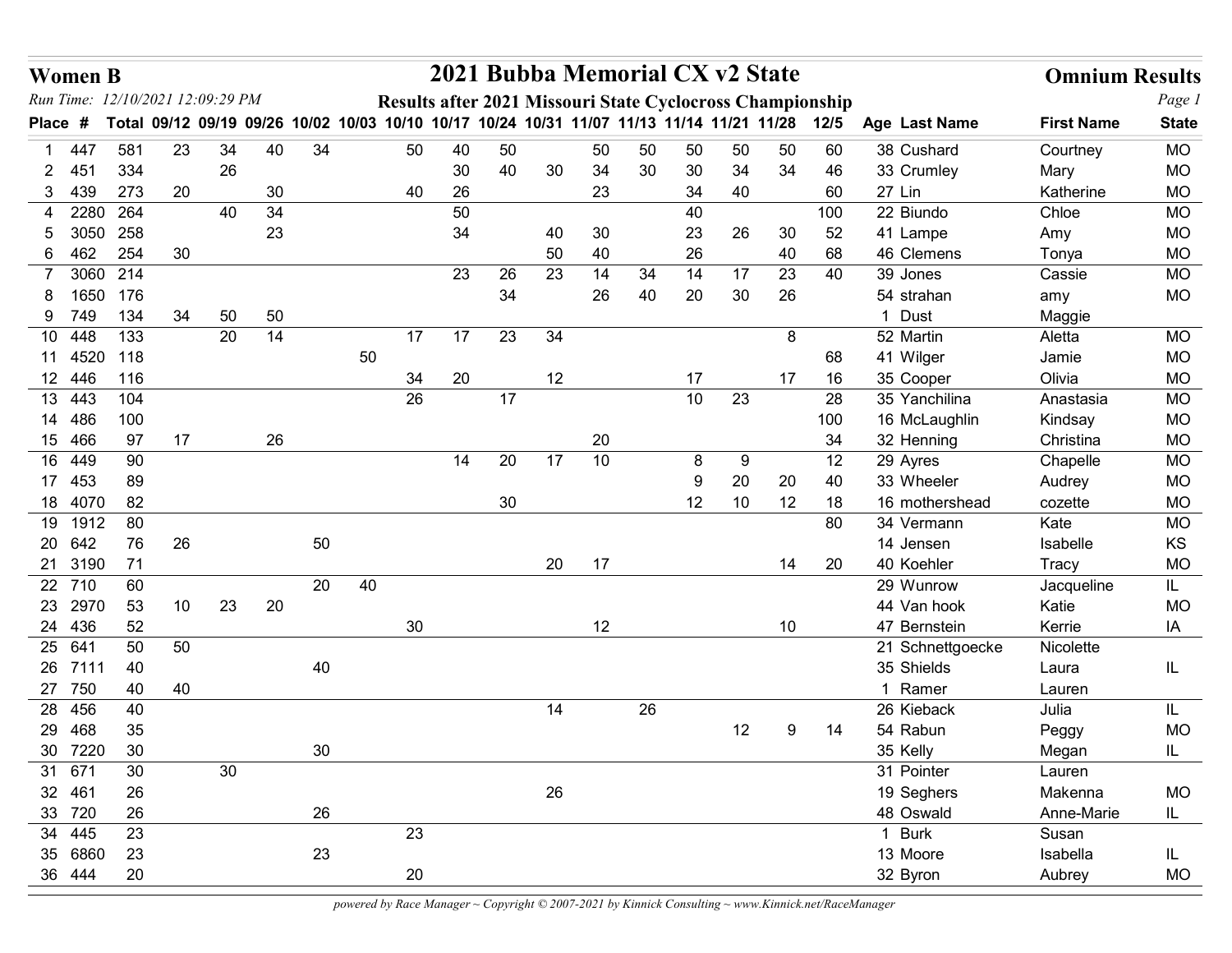|                                                    |    |    |    |    | 2021 Bubba Memorial CX v2 State                                                                                                                             |               |                       |                        |
|----------------------------------------------------|----|----|----|----|-------------------------------------------------------------------------------------------------------------------------------------------------------------|---------------|-----------------------|------------------------|
| <b>Women B</b><br>Run Time: 12/10/2021 12:09:29 PM |    |    |    |    |                                                                                                                                                             |               | <b>Omnium Results</b> |                        |
|                                                    |    |    |    |    | Results after 2021 Missouri State Cyclocross Championship<br>Total 09/12 09/19 09/26 10/02 10/03 10/10 10/17 10/24 10/31 11/07 11/13 11/14 11/21 11/28 12/5 | Age Last Name | <b>First Name</b>     | Page 2<br><b>State</b> |
| Place #<br>37 709                                  | 17 |    | 17 |    |                                                                                                                                                             | 33 McGill     | Margaret              | IL.                    |
| 38 741                                             | 17 |    | 17 |    |                                                                                                                                                             | 1 Dickerson   | Mary                  |                        |
| 39 469                                             | 14 |    |    |    | 14                                                                                                                                                          | 34 Cooper     | Lory                  | <b>MO</b>              |
| 40 7210                                            | 14 |    | 14 |    |                                                                                                                                                             | 49 Lim        | Lisa                  | IL.                    |
| 41 747                                             | 14 | 14 |    |    |                                                                                                                                                             | 1 Raineri     | Ragina                |                        |
| 42 634                                             | 12 | 12 |    |    |                                                                                                                                                             | 33 Barber     | Janette               |                        |
| 43 454                                             | 10 |    |    | 10 |                                                                                                                                                             | 32 Jansen     | Kaitlynn              | <b>MO</b>              |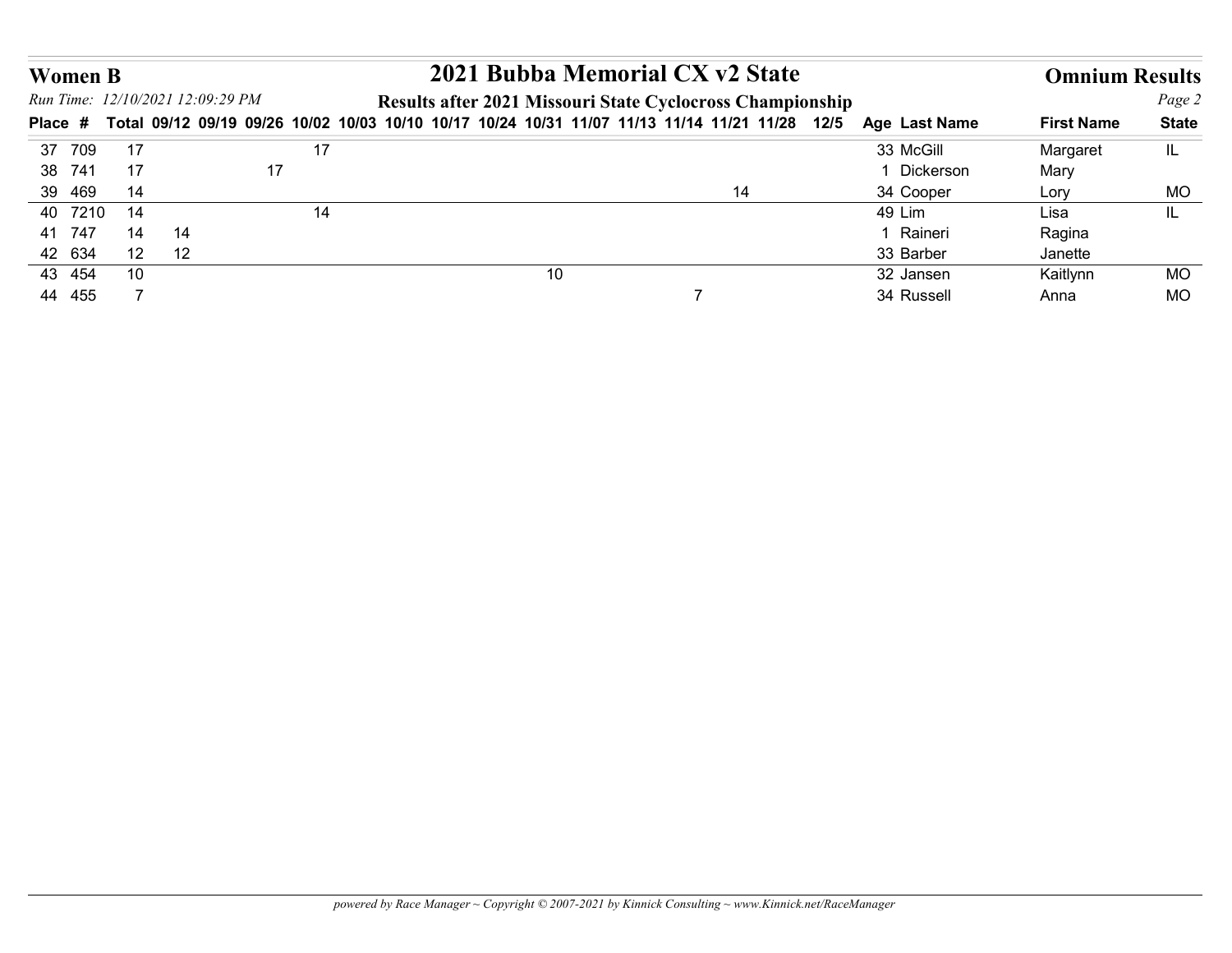| <b>Women A</b>                  |        |        |    |          |    |    |                                                                                                | 2021 Bubba Memorial CX v2 State |    |    |    |    |    |    |     |               | <b>Omnium Results</b> |               |
|---------------------------------|--------|--------|----|----------|----|----|------------------------------------------------------------------------------------------------|---------------------------------|----|----|----|----|----|----|-----|---------------|-----------------------|---------------|
| Run Time: 12/12/2021 9:37:57 AM |        |        |    |          |    |    | Results after 2021 Missouri State Cyclocross Championship                                      |                                 |    |    |    |    |    |    |     |               |                       | Page 1        |
| Place #                         |        |        |    |          |    |    | Total 09/12 09/19 09/26 10/02 10/03 10/10 10/17 10/24 10/31 11/07 11/13 11/14 11/21 11/28 12/5 |                                 |    |    |    |    |    |    |     | Age Last Name | <b>First Name</b>     | <b>State</b>  |
|                                 | 440    | 564    |    | 34       |    | 40 | 50                                                                                             | 40                              | 50 | 50 | 50 | 50 | 50 | 50 | 100 | 38 Mcclintock | Amy                   | <b>MO</b>     |
| 437<br>2.                       |        | 444    | 40 | 50<br>50 |    |    | 30                                                                                             | 50                              | 40 | 40 | 40 | 30 | 40 | 34 |     | 55 Siegel     | <b>Britta</b>         | <b>MO</b>     |
| 438<br>3                        |        | 298    | 34 | 40       |    |    | 40                                                                                             |                                 | 30 | 34 |    |    |    | 40 | 80  | 51 Cash       | Carrie                |               |
| 4 452                           |        | 293    | 26 | 34<br>30 |    |    |                                                                                                | 34                              | 26 | 23 | 34 | 26 | 30 | 30 |     | 41 Wilger     | Jamie                 | <b>MO</b>     |
| 5                               | 1910   | 134    |    | 40       |    |    |                                                                                                |                                 |    | 30 | 30 | 34 |    |    |     | 34 Vermann    | Kate                  | <b>MO</b>     |
| 707<br>6                        |        | 100    |    |          | 50 | 50 |                                                                                                |                                 |    |    |    |    |    |    |     | 40 Isermann   | Katie                 | IL.           |
| 7 442                           |        | 87     |    | 23       |    |    | 34                                                                                             | 30                              |    |    |    |    |    |    |     | 31 Weaver     | Ashley                | <b>MO</b>     |
| 8                               | 459    | 74     |    |          |    |    |                                                                                                |                                 | 34 |    |    | 40 |    |    |     | 28 Lessner    | Emily                 | <b>MO</b>     |
| 708<br>9                        |        | 74     |    |          | 40 | 34 |                                                                                                |                                 |    |    |    |    |    |    |     | 31 Engle      | Haley                 | IL.           |
| 10 3020                         |        | 66     | 23 | 17<br>26 |    |    |                                                                                                |                                 |    |    |    |    |    |    |     | 59 Dattilo    | Lisa kay              | <b>MO</b>     |
| 11 2281                         |        | 60     |    |          |    |    |                                                                                                |                                 |    |    |    |    | 34 | 26 |     | 22 Biundo     | Chloe                 | <b>MO</b>     |
| 12 646                          |        | 56     | 30 | 26       |    |    |                                                                                                |                                 |    |    |    |    |    |    |     | 36 Overbey    | <b>Brianna</b>        |               |
| 13 645                          |        | 50     | 50 |          |    |    |                                                                                                |                                 |    |    |    |    |    |    |     | 18 Dishong    | Ella                  |               |
| 14 674                          |        | 50     |    | 30<br>20 |    |    |                                                                                                |                                 |    |    |    |    |    |    |     | 42 Reinbold   | Claire                |               |
| 15 7110                         |        | $30\,$ |    |          |    | 30 |                                                                                                |                                 |    |    |    |    |    |    |     | 35 Shields    | Laura                 | IL.           |
| 16 464                          |        | $26\,$ |    |          |    |    |                                                                                                |                                 |    | 26 |    |    |    |    |     | 38 Henry      | Claire                | MO            |
| 17 722                          |        | 26     |    |          |    | 26 |                                                                                                |                                 |    |    |    |    |    |    |     | 35 Kelly      | Megan                 | IL.           |
| 18 6420                         |        | 20     | 20 |          |    |    |                                                                                                |                                 |    |    |    |    |    |    |     | 14 Jensen     | Isabelle              | $\mathsf{KS}$ |
|                                 | 19 680 | 14     |    | 14       |    |    |                                                                                                |                                 |    |    |    |    |    |    |     | 43 Guilford   | <b>Brianne</b>        | IL.           |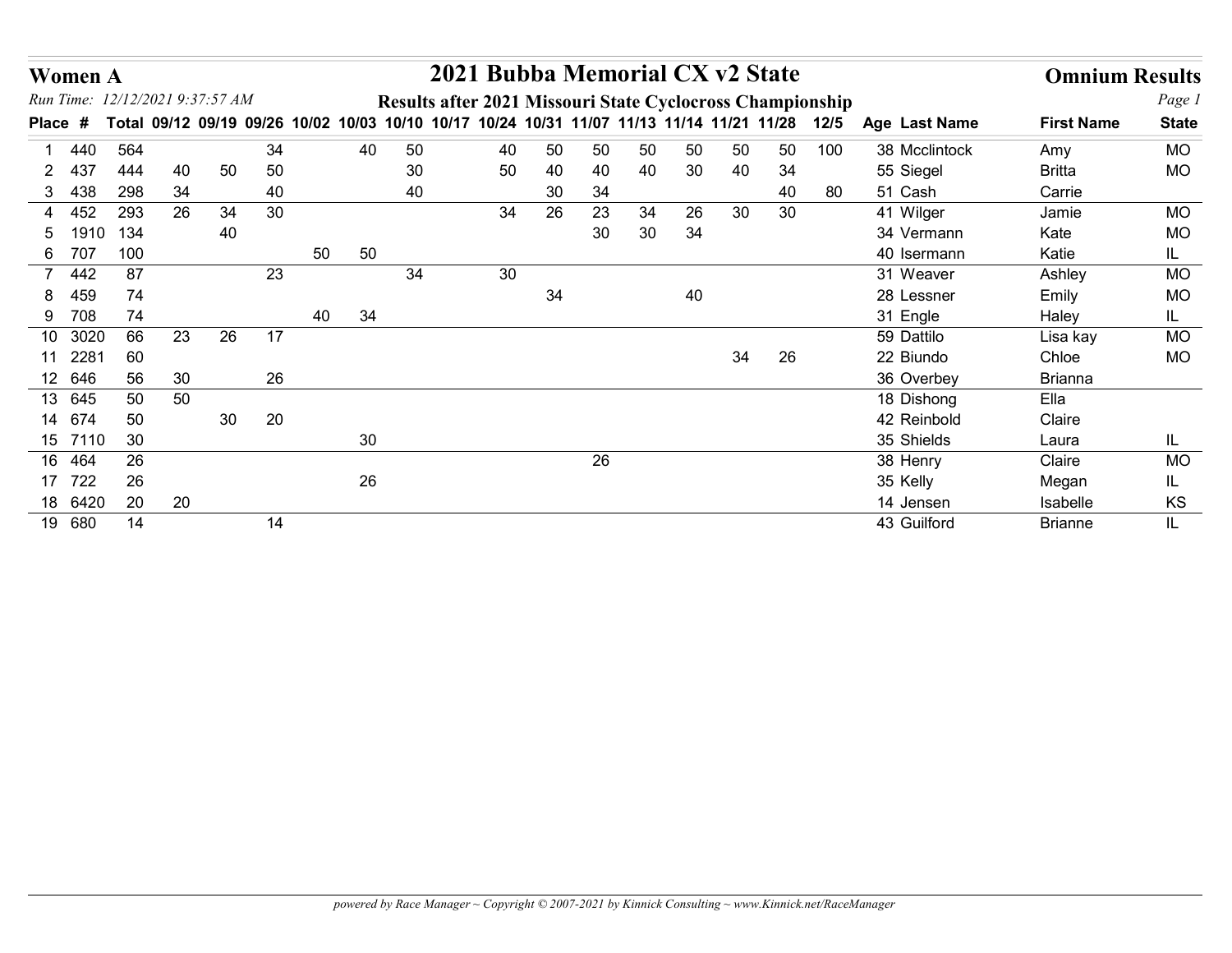| 12/10/2021 5:51:50 PM<br>Run Time:<br>Results after 2021 Missouri State Cyclocross Championship<br>Total 09/12 09/19 09/26 10/02 10/03 10/10 10/17 10/24 10/31 11/07 11/13 11/14 11/21 11/28<br><b>State</b><br>12/5<br>Age Last Name<br><b>First Name</b><br><b>Place</b><br>#<br>34<br>30<br>50<br>50<br>60<br>83<br>501<br>50<br>40<br>34<br>17<br>12<br>34<br>40<br>50<br>35 Roeleveld<br>Matthew<br><b>MO</b><br>14<br>50<br>50<br>398<br>30<br>9<br>26<br>6<br>30<br>26<br>40<br>100<br>42 Beals<br><b>MO</b><br>3321<br>17<br>$\mathbf{2}^-$<br>Joseph<br>12<br>17<br>10<br>14<br>14<br>12<br>3 93<br>234<br>30<br>20<br>23<br>60<br>36 Webster<br>Chris<br><b>MO</b><br>8<br>14<br>12<br>$\overline{2}$<br>26<br>94<br>188<br>34<br>14<br>6<br>26<br>68<br>40 Berla<br>Bert<br><b>MO</b><br>4<br>177<br>26<br>40 Link<br>97<br>34<br>17<br>20<br>40<br>Michael<br><b>MO</b><br>5<br>40<br>6 91<br>173<br>26<br>17<br>12<br>20<br>14<br>6<br>52<br>44 Roberts<br>Daniel<br><b>MO</b><br>12<br>14<br>80<br>164<br>50<br>14 Child<br><b>MO</b><br>7 118<br>34<br>Rowan<br>92<br>34<br>161<br>40<br>23<br>34<br>30<br><b>MO</b><br>19 Lawrence<br>Deron<br>8.<br>9 80<br>$\overline{2}$<br>20<br>160<br>14<br>30<br>30<br>34<br>30<br>40 lysdahl<br>zach<br>IL.<br>10 111<br>151<br>9<br>12<br>26<br>$\overline{7}$<br>20<br>10<br>17<br>40<br>42 Bart Jr<br>Robert<br><b>MO</b><br>10<br>11 87<br>23<br>26<br>9<br>46<br>57 Olsen<br><b>MO</b><br>136<br>10<br>3<br>7<br>5<br>7<br>Gregory<br>30<br>12 88<br>133<br>30<br>50<br><b>MO</b><br>23<br>43 Webb<br>Keith<br>13<br>3971 120<br>40<br>50<br>30<br>14 Lembke<br>Carter<br>MO<br>14 1890 118<br>$30\,$<br><b>MO</b><br>20<br>8<br>20<br>38 Vallis<br>Robin<br>40<br>$\,6\,$<br>107<br>23<br>26<br>12<br>18<br><b>MO</b><br>15 101<br>8<br>$5\phantom{.0}$<br>9<br>51 Kobush<br>Travis<br>23<br>16 1970 105<br>40<br>34<br>8<br>30 Linn<br>MO<br>Jacob<br>103<br>12<br>$\mathbf{3}$<br>$10$<br>17 84<br>20<br>8<br>9<br>28<br>31 Gonzalez<br>Luisalberto<br>MO<br>9<br>4<br>26<br>40<br>18 2870<br>100<br>34<br>MO<br>42 Tangeman<br>Zachary<br>19 90<br>99<br>12<br>$\overline{2}$<br>$5\phantom{.0}$<br>$\overline{2}$<br>17<br>14<br>34<br><b>MO</b><br>9<br>47 May<br>Simon<br>4<br>40<br>$50\,$<br>20 1620<br>90<br><b>MO</b><br>26 Schott<br>Greg<br>50<br>21 649<br>90<br>33 Smith<br>40<br>Phillip<br>IL.<br>77<br>22 95<br>23<br>5 <sup>5</sup><br>10<br>14<br>16<br>35 Petty<br>MO<br>9<br>Andrew<br>23 117<br>76<br>26<br>50<br>36 Attebury<br><b>Brad</b><br>IL.<br>23<br>24 103<br>75<br>40<br>$6\phantom{.}6$<br>6<br>33 Varner<br>Robert<br><b>MO</b><br>20<br>25 89<br>66<br>14<br>17<br>$\overline{7}$<br>39 Warren<br>8<br>Ryan<br>IL.<br>26 82<br>26<br>34<br>65<br>35 Bourbonnais<br>Jack<br>MO<br>4<br>27 81<br>23<br>64<br>$\overline{7}$<br>$\mathbf{3}$<br>$\overline{7}$<br>12<br>40 Person<br>MO<br>8<br>Andrew<br>Δ<br>50<br>28 1300<br>50<br><b>MO</b><br>33 Grman<br>Alexander<br>29 746<br>50<br>50<br>1 Graeves<br>Drew<br>30 113<br>48<br>23<br>8<br>17<br>MO<br>37 bockting<br>Benji<br>31 603<br>47<br>10 <sup>°</sup><br>23<br>14<br>35 Pulvirenti<br>Todd<br>34<br>32 1100<br>44<br>10<br>MO<br>39 Loudermilk<br>Derek<br>33 2981<br>40<br>40<br>40 henry<br><b>MO</b><br>peat<br>34 6880<br>40<br>40<br>28 Wunrow<br>Stephen<br>IL.<br>35 731<br>40<br>40<br>17 Ptaszek<br>Adam<br>IL. | <b>B</b> Race |  |  |  |  | 2021 Bubba Memorial CX v2 State |  |  |  | <b>Omnium Results</b> |        |
|----------------------------------------------------------------------------------------------------------------------------------------------------------------------------------------------------------------------------------------------------------------------------------------------------------------------------------------------------------------------------------------------------------------------------------------------------------------------------------------------------------------------------------------------------------------------------------------------------------------------------------------------------------------------------------------------------------------------------------------------------------------------------------------------------------------------------------------------------------------------------------------------------------------------------------------------------------------------------------------------------------------------------------------------------------------------------------------------------------------------------------------------------------------------------------------------------------------------------------------------------------------------------------------------------------------------------------------------------------------------------------------------------------------------------------------------------------------------------------------------------------------------------------------------------------------------------------------------------------------------------------------------------------------------------------------------------------------------------------------------------------------------------------------------------------------------------------------------------------------------------------------------------------------------------------------------------------------------------------------------------------------------------------------------------------------------------------------------------------------------------------------------------------------------------------------------------------------------------------------------------------------------------------------------------------------------------------------------------------------------------------------------------------------------------------------------------------------------------------------------------------------------------------------------------------------------------------------------------------------------------------------------------------------------------------------------------------------------------------------------------------------------------------------------------------------------------------------------------------------------------------------------------------------------------------------------------------------------------------------------------------------------------------------------------------------------------------------------------------------------------------------------------------------------------------------------------------------------------------------------------------------------------------------------------------------------------------------------------------------------------------------|---------------|--|--|--|--|---------------------------------|--|--|--|-----------------------|--------|
|                                                                                                                                                                                                                                                                                                                                                                                                                                                                                                                                                                                                                                                                                                                                                                                                                                                                                                                                                                                                                                                                                                                                                                                                                                                                                                                                                                                                                                                                                                                                                                                                                                                                                                                                                                                                                                                                                                                                                                                                                                                                                                                                                                                                                                                                                                                                                                                                                                                                                                                                                                                                                                                                                                                                                                                                                                                                                                                                                                                                                                                                                                                                                                                                                                                                                                                                                                                        |               |  |  |  |  |                                 |  |  |  |                       | Page 1 |
|                                                                                                                                                                                                                                                                                                                                                                                                                                                                                                                                                                                                                                                                                                                                                                                                                                                                                                                                                                                                                                                                                                                                                                                                                                                                                                                                                                                                                                                                                                                                                                                                                                                                                                                                                                                                                                                                                                                                                                                                                                                                                                                                                                                                                                                                                                                                                                                                                                                                                                                                                                                                                                                                                                                                                                                                                                                                                                                                                                                                                                                                                                                                                                                                                                                                                                                                                                                        |               |  |  |  |  |                                 |  |  |  |                       |        |
|                                                                                                                                                                                                                                                                                                                                                                                                                                                                                                                                                                                                                                                                                                                                                                                                                                                                                                                                                                                                                                                                                                                                                                                                                                                                                                                                                                                                                                                                                                                                                                                                                                                                                                                                                                                                                                                                                                                                                                                                                                                                                                                                                                                                                                                                                                                                                                                                                                                                                                                                                                                                                                                                                                                                                                                                                                                                                                                                                                                                                                                                                                                                                                                                                                                                                                                                                                                        |               |  |  |  |  |                                 |  |  |  |                       |        |
|                                                                                                                                                                                                                                                                                                                                                                                                                                                                                                                                                                                                                                                                                                                                                                                                                                                                                                                                                                                                                                                                                                                                                                                                                                                                                                                                                                                                                                                                                                                                                                                                                                                                                                                                                                                                                                                                                                                                                                                                                                                                                                                                                                                                                                                                                                                                                                                                                                                                                                                                                                                                                                                                                                                                                                                                                                                                                                                                                                                                                                                                                                                                                                                                                                                                                                                                                                                        |               |  |  |  |  |                                 |  |  |  |                       |        |
|                                                                                                                                                                                                                                                                                                                                                                                                                                                                                                                                                                                                                                                                                                                                                                                                                                                                                                                                                                                                                                                                                                                                                                                                                                                                                                                                                                                                                                                                                                                                                                                                                                                                                                                                                                                                                                                                                                                                                                                                                                                                                                                                                                                                                                                                                                                                                                                                                                                                                                                                                                                                                                                                                                                                                                                                                                                                                                                                                                                                                                                                                                                                                                                                                                                                                                                                                                                        |               |  |  |  |  |                                 |  |  |  |                       |        |
|                                                                                                                                                                                                                                                                                                                                                                                                                                                                                                                                                                                                                                                                                                                                                                                                                                                                                                                                                                                                                                                                                                                                                                                                                                                                                                                                                                                                                                                                                                                                                                                                                                                                                                                                                                                                                                                                                                                                                                                                                                                                                                                                                                                                                                                                                                                                                                                                                                                                                                                                                                                                                                                                                                                                                                                                                                                                                                                                                                                                                                                                                                                                                                                                                                                                                                                                                                                        |               |  |  |  |  |                                 |  |  |  |                       |        |
|                                                                                                                                                                                                                                                                                                                                                                                                                                                                                                                                                                                                                                                                                                                                                                                                                                                                                                                                                                                                                                                                                                                                                                                                                                                                                                                                                                                                                                                                                                                                                                                                                                                                                                                                                                                                                                                                                                                                                                                                                                                                                                                                                                                                                                                                                                                                                                                                                                                                                                                                                                                                                                                                                                                                                                                                                                                                                                                                                                                                                                                                                                                                                                                                                                                                                                                                                                                        |               |  |  |  |  |                                 |  |  |  |                       |        |
|                                                                                                                                                                                                                                                                                                                                                                                                                                                                                                                                                                                                                                                                                                                                                                                                                                                                                                                                                                                                                                                                                                                                                                                                                                                                                                                                                                                                                                                                                                                                                                                                                                                                                                                                                                                                                                                                                                                                                                                                                                                                                                                                                                                                                                                                                                                                                                                                                                                                                                                                                                                                                                                                                                                                                                                                                                                                                                                                                                                                                                                                                                                                                                                                                                                                                                                                                                                        |               |  |  |  |  |                                 |  |  |  |                       |        |
|                                                                                                                                                                                                                                                                                                                                                                                                                                                                                                                                                                                                                                                                                                                                                                                                                                                                                                                                                                                                                                                                                                                                                                                                                                                                                                                                                                                                                                                                                                                                                                                                                                                                                                                                                                                                                                                                                                                                                                                                                                                                                                                                                                                                                                                                                                                                                                                                                                                                                                                                                                                                                                                                                                                                                                                                                                                                                                                                                                                                                                                                                                                                                                                                                                                                                                                                                                                        |               |  |  |  |  |                                 |  |  |  |                       |        |
|                                                                                                                                                                                                                                                                                                                                                                                                                                                                                                                                                                                                                                                                                                                                                                                                                                                                                                                                                                                                                                                                                                                                                                                                                                                                                                                                                                                                                                                                                                                                                                                                                                                                                                                                                                                                                                                                                                                                                                                                                                                                                                                                                                                                                                                                                                                                                                                                                                                                                                                                                                                                                                                                                                                                                                                                                                                                                                                                                                                                                                                                                                                                                                                                                                                                                                                                                                                        |               |  |  |  |  |                                 |  |  |  |                       |        |
|                                                                                                                                                                                                                                                                                                                                                                                                                                                                                                                                                                                                                                                                                                                                                                                                                                                                                                                                                                                                                                                                                                                                                                                                                                                                                                                                                                                                                                                                                                                                                                                                                                                                                                                                                                                                                                                                                                                                                                                                                                                                                                                                                                                                                                                                                                                                                                                                                                                                                                                                                                                                                                                                                                                                                                                                                                                                                                                                                                                                                                                                                                                                                                                                                                                                                                                                                                                        |               |  |  |  |  |                                 |  |  |  |                       |        |
|                                                                                                                                                                                                                                                                                                                                                                                                                                                                                                                                                                                                                                                                                                                                                                                                                                                                                                                                                                                                                                                                                                                                                                                                                                                                                                                                                                                                                                                                                                                                                                                                                                                                                                                                                                                                                                                                                                                                                                                                                                                                                                                                                                                                                                                                                                                                                                                                                                                                                                                                                                                                                                                                                                                                                                                                                                                                                                                                                                                                                                                                                                                                                                                                                                                                                                                                                                                        |               |  |  |  |  |                                 |  |  |  |                       |        |
|                                                                                                                                                                                                                                                                                                                                                                                                                                                                                                                                                                                                                                                                                                                                                                                                                                                                                                                                                                                                                                                                                                                                                                                                                                                                                                                                                                                                                                                                                                                                                                                                                                                                                                                                                                                                                                                                                                                                                                                                                                                                                                                                                                                                                                                                                                                                                                                                                                                                                                                                                                                                                                                                                                                                                                                                                                                                                                                                                                                                                                                                                                                                                                                                                                                                                                                                                                                        |               |  |  |  |  |                                 |  |  |  |                       |        |
|                                                                                                                                                                                                                                                                                                                                                                                                                                                                                                                                                                                                                                                                                                                                                                                                                                                                                                                                                                                                                                                                                                                                                                                                                                                                                                                                                                                                                                                                                                                                                                                                                                                                                                                                                                                                                                                                                                                                                                                                                                                                                                                                                                                                                                                                                                                                                                                                                                                                                                                                                                                                                                                                                                                                                                                                                                                                                                                                                                                                                                                                                                                                                                                                                                                                                                                                                                                        |               |  |  |  |  |                                 |  |  |  |                       |        |
|                                                                                                                                                                                                                                                                                                                                                                                                                                                                                                                                                                                                                                                                                                                                                                                                                                                                                                                                                                                                                                                                                                                                                                                                                                                                                                                                                                                                                                                                                                                                                                                                                                                                                                                                                                                                                                                                                                                                                                                                                                                                                                                                                                                                                                                                                                                                                                                                                                                                                                                                                                                                                                                                                                                                                                                                                                                                                                                                                                                                                                                                                                                                                                                                                                                                                                                                                                                        |               |  |  |  |  |                                 |  |  |  |                       |        |
|                                                                                                                                                                                                                                                                                                                                                                                                                                                                                                                                                                                                                                                                                                                                                                                                                                                                                                                                                                                                                                                                                                                                                                                                                                                                                                                                                                                                                                                                                                                                                                                                                                                                                                                                                                                                                                                                                                                                                                                                                                                                                                                                                                                                                                                                                                                                                                                                                                                                                                                                                                                                                                                                                                                                                                                                                                                                                                                                                                                                                                                                                                                                                                                                                                                                                                                                                                                        |               |  |  |  |  |                                 |  |  |  |                       |        |
|                                                                                                                                                                                                                                                                                                                                                                                                                                                                                                                                                                                                                                                                                                                                                                                                                                                                                                                                                                                                                                                                                                                                                                                                                                                                                                                                                                                                                                                                                                                                                                                                                                                                                                                                                                                                                                                                                                                                                                                                                                                                                                                                                                                                                                                                                                                                                                                                                                                                                                                                                                                                                                                                                                                                                                                                                                                                                                                                                                                                                                                                                                                                                                                                                                                                                                                                                                                        |               |  |  |  |  |                                 |  |  |  |                       |        |
|                                                                                                                                                                                                                                                                                                                                                                                                                                                                                                                                                                                                                                                                                                                                                                                                                                                                                                                                                                                                                                                                                                                                                                                                                                                                                                                                                                                                                                                                                                                                                                                                                                                                                                                                                                                                                                                                                                                                                                                                                                                                                                                                                                                                                                                                                                                                                                                                                                                                                                                                                                                                                                                                                                                                                                                                                                                                                                                                                                                                                                                                                                                                                                                                                                                                                                                                                                                        |               |  |  |  |  |                                 |  |  |  |                       |        |
|                                                                                                                                                                                                                                                                                                                                                                                                                                                                                                                                                                                                                                                                                                                                                                                                                                                                                                                                                                                                                                                                                                                                                                                                                                                                                                                                                                                                                                                                                                                                                                                                                                                                                                                                                                                                                                                                                                                                                                                                                                                                                                                                                                                                                                                                                                                                                                                                                                                                                                                                                                                                                                                                                                                                                                                                                                                                                                                                                                                                                                                                                                                                                                                                                                                                                                                                                                                        |               |  |  |  |  |                                 |  |  |  |                       |        |
|                                                                                                                                                                                                                                                                                                                                                                                                                                                                                                                                                                                                                                                                                                                                                                                                                                                                                                                                                                                                                                                                                                                                                                                                                                                                                                                                                                                                                                                                                                                                                                                                                                                                                                                                                                                                                                                                                                                                                                                                                                                                                                                                                                                                                                                                                                                                                                                                                                                                                                                                                                                                                                                                                                                                                                                                                                                                                                                                                                                                                                                                                                                                                                                                                                                                                                                                                                                        |               |  |  |  |  |                                 |  |  |  |                       |        |
|                                                                                                                                                                                                                                                                                                                                                                                                                                                                                                                                                                                                                                                                                                                                                                                                                                                                                                                                                                                                                                                                                                                                                                                                                                                                                                                                                                                                                                                                                                                                                                                                                                                                                                                                                                                                                                                                                                                                                                                                                                                                                                                                                                                                                                                                                                                                                                                                                                                                                                                                                                                                                                                                                                                                                                                                                                                                                                                                                                                                                                                                                                                                                                                                                                                                                                                                                                                        |               |  |  |  |  |                                 |  |  |  |                       |        |
|                                                                                                                                                                                                                                                                                                                                                                                                                                                                                                                                                                                                                                                                                                                                                                                                                                                                                                                                                                                                                                                                                                                                                                                                                                                                                                                                                                                                                                                                                                                                                                                                                                                                                                                                                                                                                                                                                                                                                                                                                                                                                                                                                                                                                                                                                                                                                                                                                                                                                                                                                                                                                                                                                                                                                                                                                                                                                                                                                                                                                                                                                                                                                                                                                                                                                                                                                                                        |               |  |  |  |  |                                 |  |  |  |                       |        |
|                                                                                                                                                                                                                                                                                                                                                                                                                                                                                                                                                                                                                                                                                                                                                                                                                                                                                                                                                                                                                                                                                                                                                                                                                                                                                                                                                                                                                                                                                                                                                                                                                                                                                                                                                                                                                                                                                                                                                                                                                                                                                                                                                                                                                                                                                                                                                                                                                                                                                                                                                                                                                                                                                                                                                                                                                                                                                                                                                                                                                                                                                                                                                                                                                                                                                                                                                                                        |               |  |  |  |  |                                 |  |  |  |                       |        |
|                                                                                                                                                                                                                                                                                                                                                                                                                                                                                                                                                                                                                                                                                                                                                                                                                                                                                                                                                                                                                                                                                                                                                                                                                                                                                                                                                                                                                                                                                                                                                                                                                                                                                                                                                                                                                                                                                                                                                                                                                                                                                                                                                                                                                                                                                                                                                                                                                                                                                                                                                                                                                                                                                                                                                                                                                                                                                                                                                                                                                                                                                                                                                                                                                                                                                                                                                                                        |               |  |  |  |  |                                 |  |  |  |                       |        |
|                                                                                                                                                                                                                                                                                                                                                                                                                                                                                                                                                                                                                                                                                                                                                                                                                                                                                                                                                                                                                                                                                                                                                                                                                                                                                                                                                                                                                                                                                                                                                                                                                                                                                                                                                                                                                                                                                                                                                                                                                                                                                                                                                                                                                                                                                                                                                                                                                                                                                                                                                                                                                                                                                                                                                                                                                                                                                                                                                                                                                                                                                                                                                                                                                                                                                                                                                                                        |               |  |  |  |  |                                 |  |  |  |                       |        |
|                                                                                                                                                                                                                                                                                                                                                                                                                                                                                                                                                                                                                                                                                                                                                                                                                                                                                                                                                                                                                                                                                                                                                                                                                                                                                                                                                                                                                                                                                                                                                                                                                                                                                                                                                                                                                                                                                                                                                                                                                                                                                                                                                                                                                                                                                                                                                                                                                                                                                                                                                                                                                                                                                                                                                                                                                                                                                                                                                                                                                                                                                                                                                                                                                                                                                                                                                                                        |               |  |  |  |  |                                 |  |  |  |                       |        |
|                                                                                                                                                                                                                                                                                                                                                                                                                                                                                                                                                                                                                                                                                                                                                                                                                                                                                                                                                                                                                                                                                                                                                                                                                                                                                                                                                                                                                                                                                                                                                                                                                                                                                                                                                                                                                                                                                                                                                                                                                                                                                                                                                                                                                                                                                                                                                                                                                                                                                                                                                                                                                                                                                                                                                                                                                                                                                                                                                                                                                                                                                                                                                                                                                                                                                                                                                                                        |               |  |  |  |  |                                 |  |  |  |                       |        |
|                                                                                                                                                                                                                                                                                                                                                                                                                                                                                                                                                                                                                                                                                                                                                                                                                                                                                                                                                                                                                                                                                                                                                                                                                                                                                                                                                                                                                                                                                                                                                                                                                                                                                                                                                                                                                                                                                                                                                                                                                                                                                                                                                                                                                                                                                                                                                                                                                                                                                                                                                                                                                                                                                                                                                                                                                                                                                                                                                                                                                                                                                                                                                                                                                                                                                                                                                                                        |               |  |  |  |  |                                 |  |  |  |                       |        |
|                                                                                                                                                                                                                                                                                                                                                                                                                                                                                                                                                                                                                                                                                                                                                                                                                                                                                                                                                                                                                                                                                                                                                                                                                                                                                                                                                                                                                                                                                                                                                                                                                                                                                                                                                                                                                                                                                                                                                                                                                                                                                                                                                                                                                                                                                                                                                                                                                                                                                                                                                                                                                                                                                                                                                                                                                                                                                                                                                                                                                                                                                                                                                                                                                                                                                                                                                                                        |               |  |  |  |  |                                 |  |  |  |                       |        |
|                                                                                                                                                                                                                                                                                                                                                                                                                                                                                                                                                                                                                                                                                                                                                                                                                                                                                                                                                                                                                                                                                                                                                                                                                                                                                                                                                                                                                                                                                                                                                                                                                                                                                                                                                                                                                                                                                                                                                                                                                                                                                                                                                                                                                                                                                                                                                                                                                                                                                                                                                                                                                                                                                                                                                                                                                                                                                                                                                                                                                                                                                                                                                                                                                                                                                                                                                                                        |               |  |  |  |  |                                 |  |  |  |                       |        |
|                                                                                                                                                                                                                                                                                                                                                                                                                                                                                                                                                                                                                                                                                                                                                                                                                                                                                                                                                                                                                                                                                                                                                                                                                                                                                                                                                                                                                                                                                                                                                                                                                                                                                                                                                                                                                                                                                                                                                                                                                                                                                                                                                                                                                                                                                                                                                                                                                                                                                                                                                                                                                                                                                                                                                                                                                                                                                                                                                                                                                                                                                                                                                                                                                                                                                                                                                                                        |               |  |  |  |  |                                 |  |  |  |                       |        |
|                                                                                                                                                                                                                                                                                                                                                                                                                                                                                                                                                                                                                                                                                                                                                                                                                                                                                                                                                                                                                                                                                                                                                                                                                                                                                                                                                                                                                                                                                                                                                                                                                                                                                                                                                                                                                                                                                                                                                                                                                                                                                                                                                                                                                                                                                                                                                                                                                                                                                                                                                                                                                                                                                                                                                                                                                                                                                                                                                                                                                                                                                                                                                                                                                                                                                                                                                                                        |               |  |  |  |  |                                 |  |  |  |                       |        |
| 36 1610<br>40<br>23<br>17<br><b>MO</b><br>29 Hess<br>Austin                                                                                                                                                                                                                                                                                                                                                                                                                                                                                                                                                                                                                                                                                                                                                                                                                                                                                                                                                                                                                                                                                                                                                                                                                                                                                                                                                                                                                                                                                                                                                                                                                                                                                                                                                                                                                                                                                                                                                                                                                                                                                                                                                                                                                                                                                                                                                                                                                                                                                                                                                                                                                                                                                                                                                                                                                                                                                                                                                                                                                                                                                                                                                                                                                                                                                                                            |               |  |  |  |  |                                 |  |  |  |                       |        |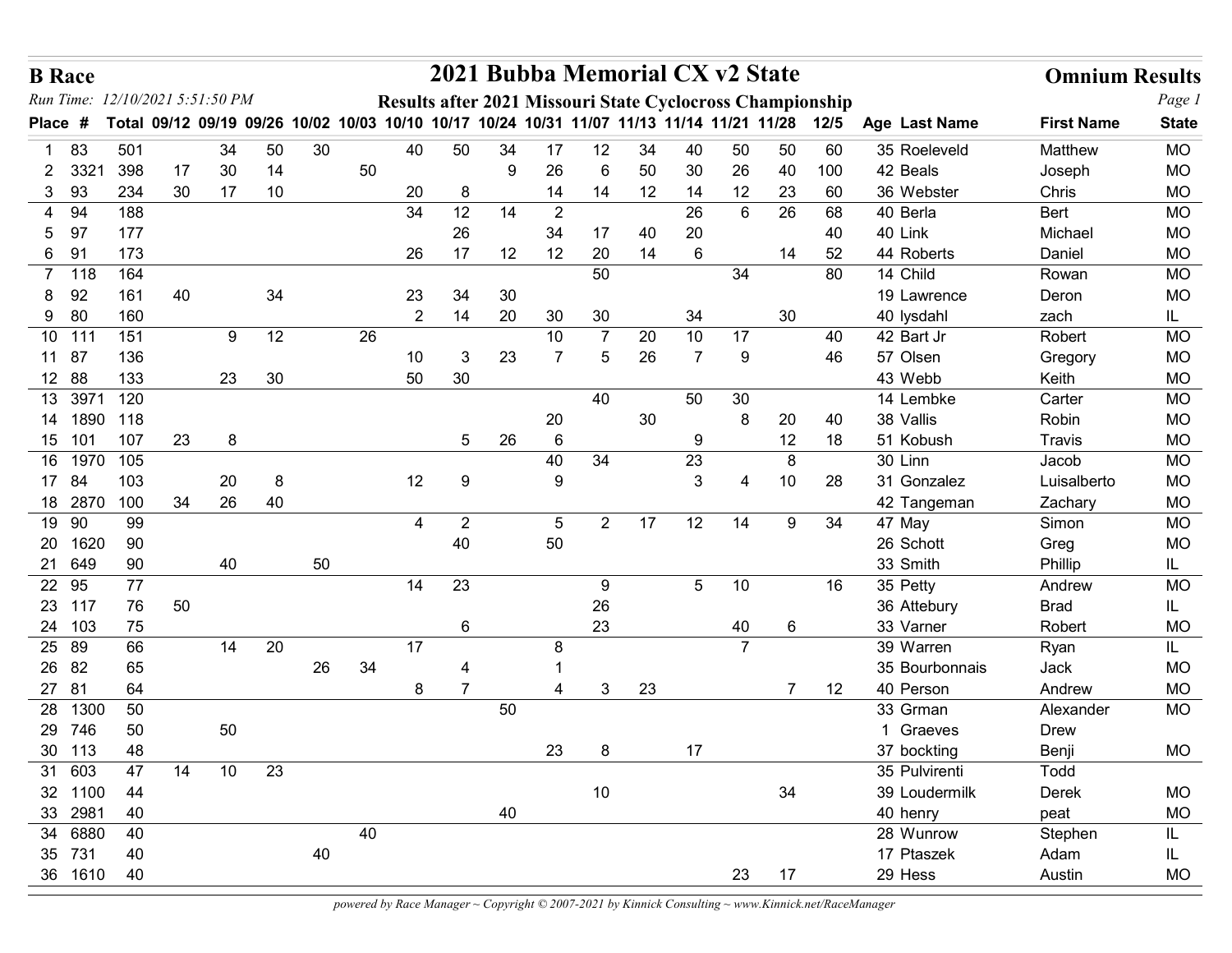| <b>B</b> Race      |         |                     |                |                                                                                                |                |    |          |                |    | 2021 Bubba Memorial CX v2 State                           |   |   |    |                |                |    |   |                                 | <b>Omnium Results</b> |                 |
|--------------------|---------|---------------------|----------------|------------------------------------------------------------------------------------------------|----------------|----|----------|----------------|----|-----------------------------------------------------------|---|---|----|----------------|----------------|----|---|---------------------------------|-----------------------|-----------------|
|                    |         |                     |                | Run Time: 12/10/2021 5:51:50 PM                                                                |                |    |          |                |    | Results after 2021 Missouri State Cyclocross Championship |   |   |    |                |                |    |   |                                 |                       | Page 2          |
| Place #            |         |                     |                | Total 09/12 09/19 09/26 10/02 10/03 10/10 10/17 10/24 10/31 11/07 11/13 11/14 11/21 11/28 12/5 |                |    |          |                |    |                                                           |   |   |    |                |                |    |   | Age Last Name                   | <b>First Name</b>     | <b>State</b>    |
| 37 86<br>38 2840   |         | 39<br>38            | 10<br>26       | 12                                                                                             | 6              |    |          | 6              |    | 10                                                        |   |   |    |                |                |    | 6 | 53 Martin<br>63 Schwantner      | Robert<br>James       | MO<br><b>MO</b> |
| 39 105             |         | 37                  |                |                                                                                                |                |    |          |                | 20 | 17                                                        |   |   |    |                |                |    |   | 21 Briggs                       | Robert                | MA              |
| 40 3111            |         | 37                  | 20             |                                                                                                | 17             |    |          |                |    |                                                           |   |   |    |                |                |    |   | 40 Dawson                       | Matthew               | IL.             |
| 41 85              |         | 37                  |                |                                                                                                |                |    |          | 9              |    |                                                           |   |   |    | 8              | 20             |    |   | 1 Hilliard                      | Phil                  | MO              |
| 42 104             |         | 36                  |                |                                                                                                | 26             |    |          |                | 10 |                                                           |   |   |    |                |                |    |   | 1 Snawder                       | <b>Nick</b>           |                 |
| 43 1720            |         | 35                  |                |                                                                                                | $9\,$          |    |          | $\overline{7}$ |    |                                                           | 3 | 4 | 10 | $\overline{2}$ |                |    |   | 53 Kessler                      | Matt                  | <b>MO</b>       |
| 44 732             |         | 34                  |                |                                                                                                |                | 34 |          |                |    |                                                           |   |   |    |                |                |    |   | 48 Norris                       | Carl                  | IL.             |
| 45 78              |         | 30<br>30            |                |                                                                                                |                |    |          | 30             |    |                                                           |   |   |    |                |                |    |   | 25 Botts                        | Petey                 | MO              |
| 46 7150<br>47 716  |         | 23                  |                |                                                                                                |                |    | 30<br>23 |                |    |                                                           |   |   |    |                |                |    |   | 52 Dekeersgieter<br>42 Mahaffey | Paul<br>David         | IL<br>IL        |
| 48 7060            |         | 23                  |                |                                                                                                |                | 23 |          |                |    |                                                           |   |   |    |                |                |    |   | 38 Shough                       | Joshua                | IL              |
| 49 6940            |         | 20                  |                |                                                                                                |                |    | 20       |                |    |                                                           |   |   |    |                |                |    |   | 38 Stuck                        | Eric                  | IL.             |
| 50 753             |         | 17                  |                |                                                                                                |                |    | 17       |                |    |                                                           |   |   |    |                |                |    |   | 1 Legrand                       | Charles               |                 |
| 51 4400            |         | 15                  |                |                                                                                                |                |    | 14       | - 1            |    |                                                           |   |   |    |                |                |    |   | 38 Mcclintock                   | Amy                   | MO              |
| 52 3211            |         | 15                  | 9              | 6                                                                                              |                |    |          |                |    |                                                           |   |   |    |                |                |    |   | 47 Nelson                       | James                 | MO              |
| 53 1850            |         | 15                  | $\overline{7}$ | 4                                                                                              |                |    |          |                |    |                                                           |   |   |    |                |                |    |   | 57 Dooley                       | Tim                   | MO              |
| 54 2960            |         | 14                  | 12             |                                                                                                | $\overline{2}$ |    |          |                |    |                                                           |   |   |    |                |                |    |   | 62 Stika                        | Mark                  | MO              |
| 55 3150<br>56 7072 |         | 13<br>12            | $\bf 8$        | $\overline{5}$                                                                                 |                |    | 12       |                |    |                                                           |   |   |    |                |                |    |   | 65 Farrell<br>40 Isermann       | Craig<br>Katie        | MO<br>IL.       |
| 57 7100            |         | 10                  |                |                                                                                                |                |    | $10$     |                |    |                                                           |   |   |    |                |                |    |   | 29 Wunrow                       | Jacqueline            | IL.             |
| 58 2890            |         | 10                  |                | $\overline{7}$                                                                                 |                |    |          | $\mathbf{3}$   |    |                                                           |   |   |    |                |                |    |   | 63 Braet                        | Dana                  | <b>MO</b>       |
| 59 6900            |         | 9                   |                |                                                                                                |                |    | 9        |                |    |                                                           |   |   |    |                |                |    |   | 30 Matson                       | Michael               | IL.             |
| 60 77              |         | 9                   |                |                                                                                                |                |    |          | 5              |    |                                                           |   |   |    |                |                | -4 |   | 15 Bernstein                    | Cooper                | IA              |
| 61 106             |         | 8                   |                |                                                                                                |                |    |          |                |    | 8                                                         |   |   |    |                |                |    |   | 19 Martin                       | Johnny                | MO              |
| 62 3000            |         | 8                   | 6              | $\overline{2}$                                                                                 |                |    |          |                |    |                                                           |   |   |    |                |                |    |   | 56 Klages                       | James                 | MO              |
| 63 3370            |         | 7                   |                |                                                                                                |                |    |          |                |    |                                                           |   |   |    |                |                |    |   | 60 Lewis                        | Kent                  | IL              |
| 64 651             |         | $\,6$               |                | -1                                                                                             | $\sqrt{5}$     |    |          |                |    |                                                           |   |   |    |                |                |    |   | 28 Jackson                      | Dane                  |                 |
| 65 1810<br>66 3580 |         | $\sqrt{5}$<br>$5\,$ |                |                                                                                                |                |    |          |                |    |                                                           |   |   |    |                | $\overline{5}$ | 5  |   | 46 Breslin<br>18 Jones          | David<br>Atticus      | MO              |
| 67 607             |         | 5                   | $\overline{5}$ |                                                                                                |                |    |          |                |    |                                                           |   |   |    |                |                |    |   | 33 Hentrich                     | Steve                 |                 |
| 68 1590            |         | 5                   |                |                                                                                                |                |    |          |                |    |                                                           |   |   |    |                |                |    |   | 27 Meyer                        | Stephan               | MO              |
| 69 107             |         | 4                   |                | $\mathbf{3}$                                                                                   |                |    |          |                |    |                                                           |   |   |    |                |                |    |   | 38 Brewer                       | Daniel                | MO              |
| 70 96              |         | $\mathfrak{S}$      |                |                                                                                                |                |    |          |                |    |                                                           |   |   |    |                | $\mathbf{3}$   |    |   | 39 Chavez                       | Alejandro             | MO              |
| 71 2301            |         | $\mathfrak{S}$      |                |                                                                                                |                |    |          |                |    |                                                           |   |   |    |                |                |    |   | 41 Landsness                    | Eric                  |                 |
|                    | 72 2390 |                     |                |                                                                                                |                |    |          |                |    |                                                           |   |   |    |                |                |    |   | 27 Gainer                       | <b>Brian</b>          | MO              |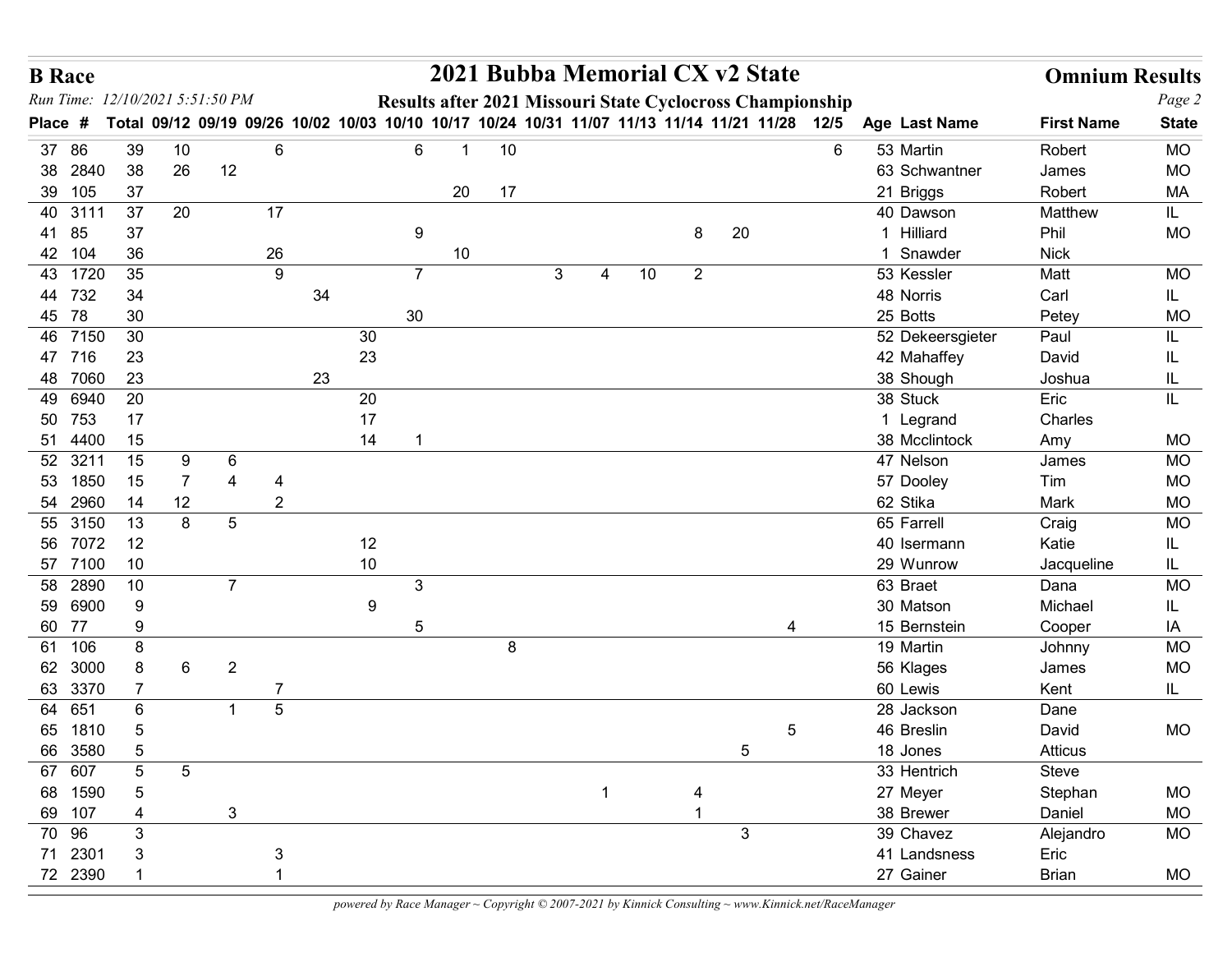| Run Time:    | <b>C</b> Race     |                       |                       |                                                                                                |    |    |    |    |          |          | 2021 Bubba Memorial CX v2 State                           |                 |    |                 |                  |          |                |                         | <b>Omnium Results</b> |                        |
|--------------|-------------------|-----------------------|-----------------------|------------------------------------------------------------------------------------------------|----|----|----|----|----------|----------|-----------------------------------------------------------|-----------------|----|-----------------|------------------|----------|----------------|-------------------------|-----------------------|------------------------|
|              |                   | 12/10/2021 6:05:09 PM |                       |                                                                                                |    |    |    |    |          |          | Results after 2021 Missouri State Cyclocross Championship |                 |    |                 |                  |          |                |                         |                       | Page 1                 |
| <b>Place</b> | #                 |                       |                       | Total 09/12 09/19 09/26 10/02 10/03 10/10 10/17 10/24 10/31 11/07 11/13 11/14 11/21 11/28 12/5 |    |    |    |    |          |          |                                                           |                 |    |                 |                  |          |                | Age Last Name           | <b>First Name</b>     | <b>State</b>           |
|              | 153               | 339                   | 30                    | 34                                                                                             | 10 |    |    | 40 | 34       | 26       | 40                                                        | 34              | 40 | 34              | 17               |          |                | 27 Bakus                | Alex                  | <b>MO</b>              |
| 2<br>3       | 163<br>159        | 280<br>210            | $5\phantom{.0}$<br>40 | 17<br>40                                                                                       | 17 |    |    | 23 | 30<br>40 | 14<br>12 | 20<br>50                                                  | 14              | 50 | 30              | 30               | 30       | 28             | 54 Monjauze<br>27 Meyer | Marc<br>Stephan       | <b>MO</b><br><b>MO</b> |
| 4            | 177               | 209                   | 6                     | 23                                                                                             | 3  |    |    | 30 | 12       |          | 6                                                         | 17              | 26 | 26              | 26               | 34       |                | 55 Biundo               | Vito                  | <b>MO</b>              |
| 5            | 3160              | 159                   | 8                     |                                                                                                | 6  |    |    |    |          | 30       |                                                           |                 | 30 | 23              | 34               | 26       | $\overline{2}$ | 55 Jones                | Lenny                 | <b>MO</b>              |
| 6            | 860               | 142                   |                       |                                                                                                |    |    |    | 34 |          |          | 26                                                        |                 |    | 12              | 20               | 50       |                | 53 Martin               | Robert                | <b>MO</b>              |
|              | 3970              | 130                   |                       |                                                                                                |    |    |    |    |          | 50       |                                                           |                 |    |                 |                  |          | 80             | 14 Lembke               | Carter                | <b>MO</b>              |
|              | 168               | 102                   |                       |                                                                                                | -7 |    |    | 14 | - 1      |          |                                                           |                 | 34 | 20              | 10 <sup>°</sup>  | 12       | 4              | 38 Glenn                | Devin                 | <b>MO</b>              |
| 9            | 9200              | 100                   | 50                    |                                                                                                | 50 |    |    |    |          |          |                                                           |                 |    |                 |                  |          |                | 19 Lawrence             | Deron                 | <b>MO</b>              |
| 10           | 189               | 100                   | 10                    | 10                                                                                             | 30 |    |    |    | 50       |          |                                                           |                 |    |                 |                  |          |                | 38 Vallis               | Robin                 | <b>MO</b>              |
|              | 11 8200           | 100                   | 34                    | 26                                                                                             | 40 |    |    |    |          |          |                                                           |                 |    |                 |                  |          |                | 35 Bourbonnais          | Jack                  | <b>MO</b>              |
|              | 12 155            | 99                    |                       |                                                                                                |    |    |    | 20 |          |          |                                                           | 9               |    |                 | 50               |          | 20             | 31 Johnson              | Matt                  | <b>MO</b>              |
| 13           | 161               | 93                    |                       |                                                                                                |    |    |    |    |          | 9        | 34                                                        | 50              |    |                 |                  |          |                | 29 Hess<br>28 Wunrow    | Austin                | MO                     |
|              | 14 688<br>15 2740 | 90<br>90              |                       |                                                                                                |    | 50 | 40 |    | 23       | 7        | 9                                                         |                 |    | 14              | 14               | 23       |                | 53 Beauvais             | Stephen<br>Jay        | IL.<br>MO              |
|              | 16 627            | 87                    | 23                    | 12                                                                                             | 26 |    | 26 |    |          |          |                                                           |                 |    |                 |                  |          |                | 46 Hagedorn             | David                 |                        |
| 17 181       |                   | 86                    |                       |                                                                                                |    |    |    |    |          |          |                                                           | 23              | 23 | 40              |                  |          |                | 46 Breslin              | David                 | MO                     |
| 18 689       |                   | 84                    |                       |                                                                                                |    | 34 | 50 |    |          |          |                                                           |                 |    |                 |                  |          |                | 32 Deutchman            | Aaron                 | IA                     |
|              | 19 208            | 80                    | $\overline{2}$        |                                                                                                | 8  | 23 | 17 |    |          |          | $10$                                                      |                 | 20 |                 |                  |          |                | 27 Kieback              | Scott                 | IL.                    |
|              | 20 3040           | 73                    |                       |                                                                                                |    |    |    |    |          |          |                                                           | 10              |    |                 | 23               | 40       |                | 35 Kempa                | August                | <b>MO</b>              |
| 21 176       |                   | 73                    | $\overline{4}$        |                                                                                                |    |    |    | 17 | 6        | 10       | $\overline{2}$                                            |                 | 12 | $\overline{5}$  |                  | 17       |                | 37 Helvey               | John                  | <b>MO</b>              |
|              | 22 186            | 72                    |                       | $\overline{5}$                                                                                 |    |    |    |    | 14       | 8        |                                                           | 20              |    | $\overline{17}$ | 8                |          |                | 42 marcotte             | adam                  | <b>MO</b>              |
| 23 193       |                   | 70                    |                       |                                                                                                |    |    |    |    |          | 23       |                                                           | 30              | 17 |                 |                  |          |                | 54 Botts                | Sam                   | <b>MO</b>              |
| 25 185       | 24 1000           | 69                    |                       |                                                                                                |    |    |    | 26 | 26<br>17 |          | 17                                                        |                 |    |                 | $\overline{7}$   |          |                | 38 Kahle                | Matt                  | <b>MO</b>              |
| 26 173       |                   | 56<br>56              |                       |                                                                                                |    |    |    | 9  |          | 6<br>3   | 4                                                         | $5\overline{)}$ | 14 | 6<br>$10$       | 6                | 14<br>10 |                | 57 Dooley<br>44 Kiel    | Tim<br>Ben            | MO<br>MO               |
| 27 213       |                   | 54                    |                       |                                                                                                |    |    |    |    |          |          | 14                                                        | 40              |    |                 |                  |          |                | 39 MEADOWS              | <b>COLIN</b>          | MO                     |
| 28 217       |                   | 50                    |                       |                                                                                                |    |    |    |    |          |          |                                                           |                 |    | 50              |                  |          |                | 16 Istvan               | Jens                  | <b>MO</b>              |
| 29           | 162               | 50                    |                       |                                                                                                |    |    |    | 50 |          |          |                                                           |                 |    |                 |                  |          |                | 26 Schott               | Greg                  | <b>MO</b>              |
|              | 30 1040           | 50                    |                       | 50                                                                                             |    |    |    |    |          |          |                                                           |                 |    |                 |                  |          |                | 1 Snawder               | <b>Nick</b>           |                        |
| 31 230       |                   | 48                    |                       |                                                                                                |    |    |    |    |          |          |                                                           |                 |    |                 | 40               |          | 8              | 41 Landsness            | Eric                  |                        |
| 32 254       |                   | 46                    |                       |                                                                                                |    |    |    |    |          |          |                                                           |                 |    |                 |                  |          | 46             | 24 Rausch               | John                  | MO                     |
|              | 33 4370           | 46                    |                       |                                                                                                |    |    |    | -1 | 10       |          | $30\,$                                                    |                 |    |                 | $\overline{5}$   |          |                | 55 Siegel               | <b>Britta</b>         | <b>MO</b>              |
|              | 34 175            | 45                    |                       |                                                                                                |    |    |    | 4  | 9        |          |                                                           |                 |    | $\overline{2}$  | $\boldsymbol{9}$ | 20       |                | 17 Reichenbach          | Joachim               | MO                     |
| 35 691       | 36 2900           | 44<br>44              |                       | 30                                                                                             |    | 10 | 34 |    |          |          |                                                           | $\overline{7}$  |    | $\overline{7}$  |                  |          |                | 63 Brown<br>47 Collier  | Chris<br>Tom          | IL.<br><b>MO</b>       |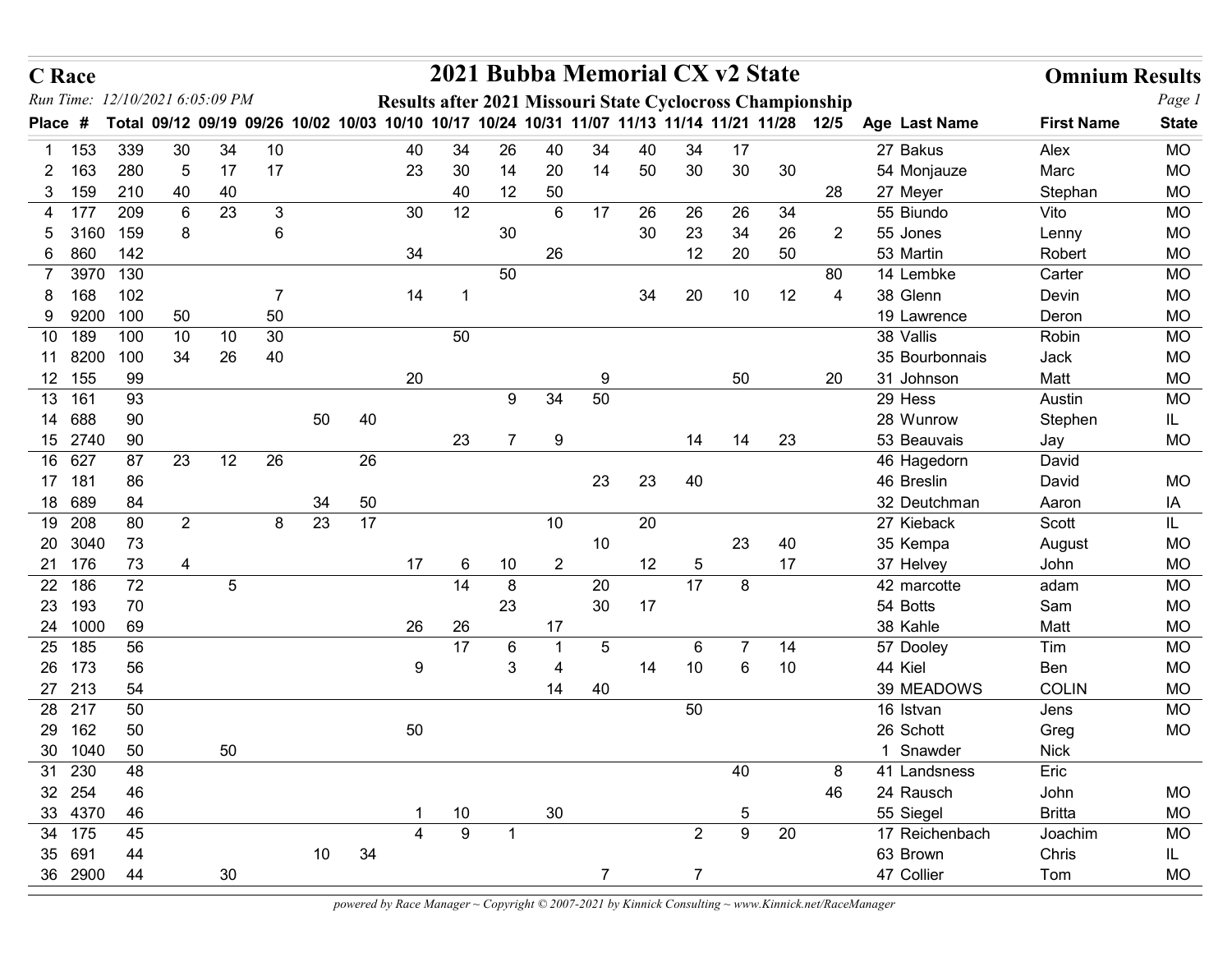| <b>C</b> Race |                    |                                 |                |                |                |    |                |                 |                |    |                |                 |         | 2021 Bubba Memorial CX v2 State |                |                                                                                                                                                             |                           | <b>Omnium Results</b> |                  |
|---------------|--------------------|---------------------------------|----------------|----------------|----------------|----|----------------|-----------------|----------------|----|----------------|-----------------|---------|---------------------------------|----------------|-------------------------------------------------------------------------------------------------------------------------------------------------------------|---------------------------|-----------------------|------------------|
|               |                    | Run Time: 12/10/2021 6:05:09 PM |                |                |                |    |                |                 |                |    |                |                 |         |                                 |                | Results after 2021 Missouri State Cyclocross Championship<br>Total 09/12 09/19 09/26 10/02 10/03 10/10 10/17 10/24 10/31 11/07 11/13 11/14 11/21 11/28 12/5 |                           |                       | Page 2           |
| Place #       |                    |                                 |                |                |                |    |                |                 |                |    |                |                 |         |                                 |                |                                                                                                                                                             | Age Last Name             | <b>First Name</b>     | <b>State</b>     |
|               | 37 2891<br>38 3990 | 44<br>40                        |                | 20             |                |    |                |                 |                | 40 | 12             | 12              |         |                                 |                |                                                                                                                                                             | 63 Braet<br>14 Johnson    | Dana<br>Riley         | MO<br><b>MO</b>  |
|               | 39 7011            | 40                              |                |                |                | 40 |                |                 |                |    |                |                 |         |                                 |                |                                                                                                                                                             | 48 Johnson                | Daniel                | IL.              |
|               | 40 3301            | 40                              |                |                |                |    |                |                 |                |    |                |                 |         |                                 |                | 40                                                                                                                                                          | 57 Frey                   | Scott                 | MO               |
|               | 41 656             | 40                              | 9              | 8              | 23             |    |                |                 |                |    |                |                 |         |                                 |                |                                                                                                                                                             | 38 Zipprich               | Josh                  |                  |
|               | 42 224             | 34                              |                |                |                |    |                |                 |                |    |                |                 |         |                                 |                | 34                                                                                                                                                          | 22 Akers                  | Trevor                | IL.              |
|               | 43 197             | 34                              |                |                |                |    |                |                 |                | 34 |                |                 |         |                                 |                |                                                                                                                                                             | 30 Linn                   | Jacob                 | MO               |
|               | 44 743             | 34                              |                |                | 34             |    |                |                 |                |    |                |                 |         |                                 |                |                                                                                                                                                             | 1 Lagrand                 | Charles               |                  |
|               | 45 653             | 34                              |                | 14             | 20             |    |                |                 |                |    |                |                 |         |                                 |                |                                                                                                                                                             | 48 Schellenberger         | Kurt                  |                  |
|               | 46 212             | 33                              |                |                |                |    |                |                 |                |    | $\overline{7}$ | 26              |         |                                 |                |                                                                                                                                                             | 46 Bruce                  | Ryan                  | MO               |
|               | 47 201             | 33                              |                | $\overline{7}$ | 9              |    |                |                 |                | 17 |                |                 |         |                                 |                |                                                                                                                                                             | 47 Cawein                 | Joe                   | <b>MO</b>        |
|               | 48 7530            | 30                              |                |                |                |    | 30             |                 |                |    |                |                 |         |                                 |                |                                                                                                                                                             | 1 Legrand<br>30 Matson    | Charles<br>Michael    |                  |
|               | 49 690<br>50 167   | 30<br>28                        |                |                |                | 30 |                | $5\phantom{.0}$ |                |    | 23             |                 |         |                                 |                |                                                                                                                                                             | 61 Wise                   | Mike                  | IL.<br><b>MO</b> |
|               | 51 154             | 28                              |                |                |                |    |                | $10\,$          | $\overline{7}$ |    |                |                 |         |                                 | $\overline{2}$ | 9                                                                                                                                                           | 51 Denham                 | Curtis                | MO               |
|               | 52 694             | 26                              |                |                |                | 26 |                |                 |                |    |                |                 |         |                                 |                |                                                                                                                                                             | 38 Stuck                  | Eric                  | IL.              |
|               | 53 1110            | 26                              | 26             |                |                |    |                |                 |                |    |                |                 |         |                                 |                |                                                                                                                                                             | 42 Bart Jr                | Robert                | MO               |
|               | 54 219             | 26                              |                |                |                | 14 | 12             |                 |                |    |                |                 |         |                                 |                |                                                                                                                                                             | 56 Peraud                 | Rich                  | MO               |
|               | 55 693             | 24                              |                |                |                | 17 | $\overline{7}$ |                 |                |    |                |                 |         |                                 |                |                                                                                                                                                             | 43 Stanford               | David                 | IL.              |
|               | 56 156             | 24                              |                |                |                |    |                | 8               | 8              |    |                |                 | $\bf 8$ |                                 |                |                                                                                                                                                             | 61 Holman                 | Darryl                | MO               |
|               | 57 754             | 23                              |                |                |                |    | 23             |                 |                |    |                |                 |         |                                 |                |                                                                                                                                                             | 1 Urbaniak                | Douglas               |                  |
|               | 58 164             | 22                              |                |                |                |    |                | 6               | 4              |    |                |                 |         | 4                               |                | 8                                                                                                                                                           | 28 Spudich                | <b>Bradley</b>        | <b>MO</b>        |
|               | 59 2940<br>60 655  | 22<br>21                        | $\overline{7}$ | 6<br>9         | 12             |    |                |                 |                |    | $\mathbf{3}$   | $\mathbf{3}$    |         |                                 | $\mathbf{3}$   |                                                                                                                                                             | 47 Rowold<br>33 Palazzolo | David<br>Thomas       | MO               |
| 61 191        |                    | 20                              |                |                |                |    |                |                 | 20             |    |                |                 |         |                                 |                |                                                                                                                                                             | 34 Vermann                | Kate                  | MO               |
|               | 62 198             | 20                              |                |                |                |    |                |                 |                | 20 |                |                 |         |                                 |                |                                                                                                                                                             | 27 mathews                | john                  | MO               |
|               | 63 717             | 20                              |                |                |                |    | 20             |                 |                |    |                |                 |         |                                 |                |                                                                                                                                                             | 41 Wodika                 | Ben                   |                  |
|               | 64 739             | 20                              |                |                |                | 20 |                |                 |                |    |                |                 |         |                                 |                |                                                                                                                                                             | 49 Bertrand               | <b>Ryan Edwards</b>   | IL.              |
|               | 65 890             | 20                              | 20             |                |                |    |                |                 |                |    |                |                 |         |                                 |                |                                                                                                                                                             | 39 Warren                 | Ryan                  | IL.              |
|               | 66 220             | 18                              |                |                |                |    |                |                 |                |    |                | $6\overline{6}$ |         | 12                              |                |                                                                                                                                                             | 36 Kemmis                 | Michael               | <b>MO</b>        |
|               | 67 6014            | 17                              | 17             |                |                |    |                |                 |                |    |                |                 |         |                                 |                |                                                                                                                                                             | 26 Lowe                   | Alan                  |                  |
|               | 68 2790            | 17                              |                | -1             | $\overline{2}$ |    | 14             |                 |                |    |                |                 |         |                                 |                |                                                                                                                                                             | 42 Fries                  | Colin                 | IL               |
|               | 69 660             | 17                              |                | $\overline{2}$ | $\sqrt{5}$     |    | 10             |                 |                |    |                |                 |         |                                 |                |                                                                                                                                                             | 42 Jurgena                | Christopher           |                  |
|               |                    | 16                              | 12             | $\overline{4}$ |                |    |                |                 |                |    |                |                 |         |                                 |                |                                                                                                                                                             | 21 Roberts                | Jeremy                |                  |
| 70 659        | 71 194             | 16                              |                |                |                |    |                |                 |                |    |                |                 |         | 9                               |                | $\mathbf{3}$                                                                                                                                                | 15 Merlin<br>1 Schmitz    | Sawyer<br>Jeff        | MO               |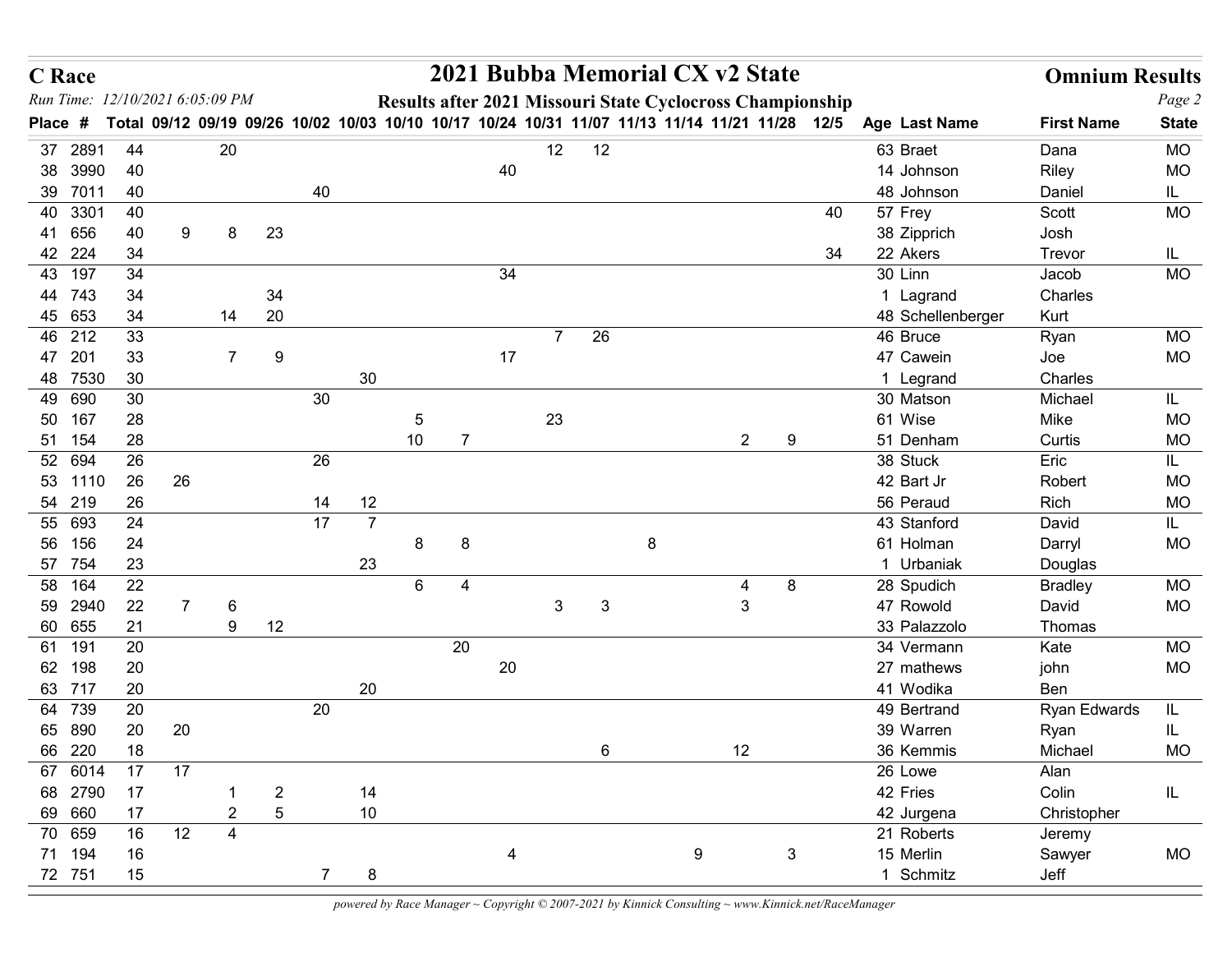| <b>C</b> Race                   |                              |              |              |    |            |                 |                |                |                |         |                |                |                | 2021 Bubba Memorial CX v2 State                                                                |    |                            | <b>Omnium Results</b> |                  |
|---------------------------------|------------------------------|--------------|--------------|----|------------|-----------------|----------------|----------------|----------------|---------|----------------|----------------|----------------|------------------------------------------------------------------------------------------------|----|----------------------------|-----------------------|------------------|
| Run Time: 12/10/2021 6:05:09 PM |                              |              |              |    |            |                 |                |                |                |         |                |                |                | Results after 2021 Missouri State Cyclocross Championship                                      |    |                            |                       | Page 3           |
| Place #                         |                              |              |              |    |            |                 |                |                |                |         |                |                |                | Total 09/12 09/19 09/26 10/02 10/03 10/10 10/17 10/24 10/31 11/07 11/13 11/14 11/21 11/28 12/5 |    | Age Last Name              | <b>First Name</b>     | <b>State</b>     |
| 73 239                          | 14                           |              |              |    |            |                 |                |                |                |         |                |                |                |                                                                                                | 14 | 27 Gainer                  | <b>Brian</b>          | <b>MO</b>        |
| 74 6520<br>75 6015              | 14<br>14                     | 14           |              | 14 |            |                 |                |                |                |         |                |                |                |                                                                                                |    | 30 Dickerson<br>49 Frazier | Jared<br>Eric         |                  |
| 76 174                          | 14                           |              |              |    |            |                 | 12             | $\overline{2}$ |                |         |                |                |                |                                                                                                |    | 52 Chase                   | Matthew               | MO               |
| 77 203                          | 14                           |              |              |    |            | 5               |                |                |                |         |                | 9              |                |                                                                                                |    | 31 Naylor                  | Mike                  | IL.              |
| 78 178                          | 14                           |              |              |    |            |                 | 3              |                |                |         |                | $\mathbf{3}$   |                |                                                                                                |    | 35 Valenti                 | Tony                  | <b>MO</b>        |
| 79 734                          | 12                           |              |              |    | 12         |                 |                |                |                |         |                |                |                |                                                                                                |    | 41 Martin                  | Monte                 |                  |
| 80 188                          | 12                           |              |              |    |            |                 |                |                |                |         |                | $\overline{7}$ |                | $5\phantom{.0}$                                                                                |    | 59 Sweetin                 | Shawn                 | <b>MO</b>        |
| 81 195                          | 10                           |              |              |    |            |                 |                |                |                |         |                | 10             |                |                                                                                                |    | 44 Gulseth                 | Luther                | <b>MO</b>        |
| 82 204                          | 10                           |              |              |    |            |                 |                |                | $\overline{2}$ |         |                |                | 8              |                                                                                                |    | 52 Marsh                   | Thomas                | <b>MO</b>        |
| 83 719                          | 9                            |              |              |    |            | 9               |                |                |                |         |                |                |                |                                                                                                |    | 48 Colombo                 | Robert                |                  |
| 84 6870<br>85<br>1030           | 9<br>8                       |              |              |    | 9          |                 |                |                |                |         | 8              |                |                |                                                                                                |    | 15 Curtis<br>33 Varner     | Andrew<br>Robert      | IL<br>MO         |
| 207<br>86                       | 8                            |              |              |    |            |                 |                |                |                | $\,8\,$ |                |                |                |                                                                                                |    | 57 Linhares                | thomas                | <b>MO</b>        |
| 87 692                          | $\bf 8$                      |              |              |    | 8          |                 |                |                |                |         |                |                |                |                                                                                                |    | 35 Eckman                  | Bill                  | IA               |
| 88 3340                         | $\overline{7}$               |              |              |    |            |                 |                |                |                |         |                |                |                | $\overline{7}$                                                                                 |    | 34 Whitehurst              | Sean                  | <b>MO</b>        |
| 89 169                          | 7                            |              |              |    |            |                 | $\overline{7}$ |                |                |         |                |                |                |                                                                                                |    | 33 Wash                    | Justin                | <b>MO</b>        |
| 90 670                          | $\overline{7}$               |              | $\mathbf{3}$ | 4  |            |                 |                |                |                |         |                |                |                |                                                                                                |    | 34 Custer                  | Jacob                 |                  |
| 91 165                          | $\,6\,$                      |              |              |    |            |                 |                |                |                |         |                |                |                | $6\phantom{.}6$                                                                                |    | 54 strahan                 | amy                   | MO               |
| 92 160                          | $6\phantom{.}6$              |              |              |    |            |                 |                |                |                |         |                | $\,6\,$        |                |                                                                                                |    | 60 Miller                  | James                 | <b>MO</b>        |
| 93 6390                         | $\,6\,$                      |              |              |    |            | $6\phantom{1}6$ |                |                |                |         |                |                |                |                                                                                                |    | 45 Harp                    | Tom                   |                  |
| 94 7030<br>95 190               | $6\phantom{.}6$<br>6         |              |              |    | 6          |                 |                | $\mathbf 5$    |                |         |                |                |                |                                                                                                |    | 46 Curtis<br>31 Slavich    | Robert<br>Joe         | IL.<br><b>MO</b> |
| 96 4030                         | $\,6\,$                      |              |              |    |            |                 |                |                |                | 5       |                |                |                |                                                                                                |    | 17 Baugh                   | Logan                 | <b>MO</b>        |
| 97 4390                         | $\sqrt{5}$                   |              |              |    |            |                 |                |                |                |         |                | $\overline{5}$ |                |                                                                                                |    | 27 Lin                     | Katherine             | <b>MO</b>        |
| 98 196                          | 5                            |              |              |    |            |                 |                |                | 5              |         |                |                |                |                                                                                                |    | 45 Kshirsagar              | Shashi                | <b>MO</b>        |
| 99 696                          | $\sqrt{5}$                   |              |              |    | $\sqrt{5}$ |                 |                |                |                |         |                |                |                |                                                                                                |    | 33 Shallow                 | Christopher           | IL.              |
| 100 3201                        | $\overline{\mathbf{4}}$      |              |              |    |            |                 |                |                |                |         |                | 4              |                |                                                                                                |    | 40 Maher                   | Shawn                 | <b>MO</b>        |
| 101 223                         | $\overline{4}$               |              |              |    |            |                 |                |                |                |         | 4              |                |                |                                                                                                |    | 30 Chisum                  | Aaron                 |                  |
| 102 6180                        | $\overline{4}$               |              |              |    |            |                 |                |                |                |         |                |                |                |                                                                                                |    | 12 Hagedorn                | Grady                 |                  |
| 103 752<br>104 4590             | $\overline{4}$<br>$\sqrt{3}$ |              |              |    | 4          |                 |                |                |                |         |                |                | $\mathfrak{S}$ |                                                                                                |    | 1 Oehmen<br>28 Lessner     | Travis                | <b>MO</b>        |
| 105 166                         | $\sqrt{3}$                   |              |              |    |            |                 |                | 3              |                |         |                |                |                |                                                                                                |    | 42 Tebb                    | Emily<br>Zach         | MO               |
| 106 6070                        | $\mathbf{3}$                 | $\mathbf{3}$ |              |    |            |                 |                |                |                |         |                |                |                |                                                                                                |    | 33 Hentrich                | Steve                 |                  |
| 107 3350                        | $\sqrt{2}$                   |              |              |    |            |                 |                |                |                |         | $\overline{2}$ |                |                |                                                                                                |    | 51 Kohanyi                 | Dennis                | <b>MO</b>        |
|                                 | 108 158<br>$\sqrt{2}$        |              |              |    |            |                 |                |                |                |         |                |                |                |                                                                                                |    | 15 Merlin                  | Sawyer                | <b>MO</b>        |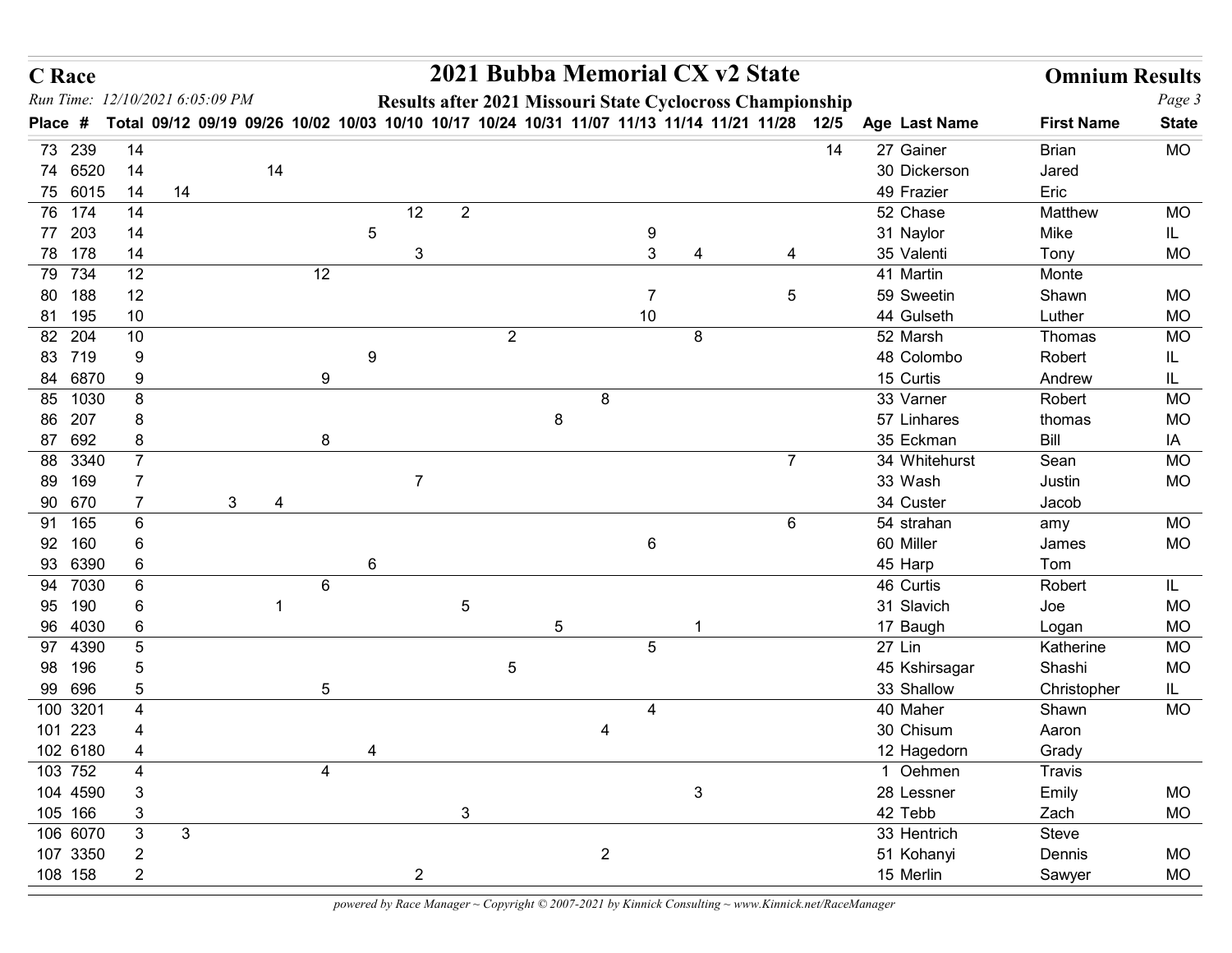| <b>C</b> Race      |                                                                                                        | 2021 Bubba Memorial CX v2 State                           |                           | <b>Omnium Results</b> |              |
|--------------------|--------------------------------------------------------------------------------------------------------|-----------------------------------------------------------|---------------------------|-----------------------|--------------|
|                    | Run Time: 12/10/2021 6:05:09 PM                                                                        | Results after 2021 Missouri State Cyclocross Championship |                           |                       | Page 4       |
|                    | Place # Total 09/12 09/19 09/26 10/02 10/03 10/10 10/17 10/24 10/31 11/07 11/13 11/14 11/21 11/28 12/5 |                                                           | Age Last Name             | <b>First Name</b>     | <b>State</b> |
| 109 183            |                                                                                                        | 1                                                         | 24 Krausz                 | Thomas                | IL           |
| 110 222<br>111 609 |                                                                                                        | -1                                                        | 30 Ammann<br>45 Bolerjack | Nicholas<br>Graham    | MO           |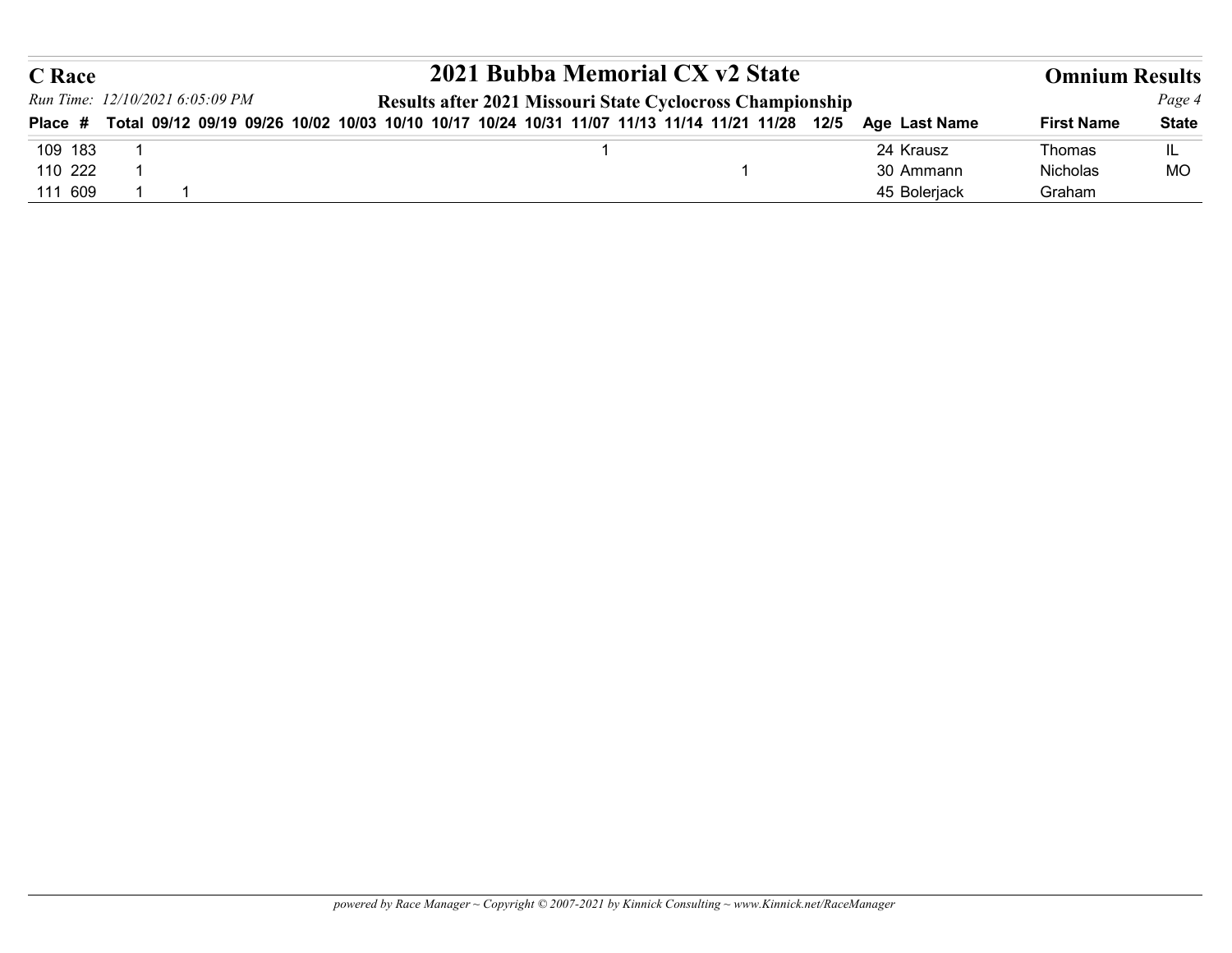|                | A Race                         |                                                                                                |    |    |          |    |        |    |          |          | 2021 Bubba Memorial CX v2 State                           |    |    |          |          |          |           |                              | <b>Omnium Results</b>  |                        |
|----------------|--------------------------------|------------------------------------------------------------------------------------------------|----|----|----------|----|--------|----|----------|----------|-----------------------------------------------------------|----|----|----------|----------|----------|-----------|------------------------------|------------------------|------------------------|
|                |                                | Run Time: 12/10/2021 5:27:22 PM                                                                |    |    |          |    |        |    |          |          | Results after 2021 Missouri State Cyclocross Championship |    |    |          |          |          |           |                              |                        | Page 1                 |
| <b>Place</b>   | #                              | Total 09/12 09/19 09/26 10/02 10/03 10/10 10/17 10/24 10/31 11/07 11/13 11/14 11/21 11/28 12/5 |    |    |          |    |        |    |          |          |                                                           |    |    |          |          |          |           | Age Last Name                | <b>First Name</b>      | <b>State</b>           |
|                | $\mathbf{1}$<br>$\overline{4}$ | 430                                                                                            |    | 50 | 50       |    |        | 40 |          |          | 40                                                        | 50 | 50 |          |          | 50       | 100       | 43 Miller                    | Daniel                 | <b>MO</b>              |
| $\overline{2}$ | - 8<br>3 <sub>7</sub>          | 376<br>327                                                                                     | 26 |    | 34       |    |        | 20 | 50<br>40 | 50<br>23 | 30<br>20                                                  | 34 | 34 | 50<br>26 | 34       | 34<br>30 | 68<br>100 | 54 Harre<br>38 Hynes         | Chris<br>Matthew       | <b>MO</b><br><b>MO</b> |
|                | $\mathbf{3}$<br>4              | 297                                                                                            |    | 34 | 30       |    |        | 50 |          | 40       | 23                                                        | 40 |    |          | 40       | 40       |           | 38 Clark                     | Devin                  | <b>MO</b>              |
|                | 2930<br>5                      | 280                                                                                            | 40 |    | 40       |    |        |    |          | 30       |                                                           | 30 | 40 | 40       |          |          | 60        | 29 Okenfuss                  | Jon                    | <b>MO</b>              |
|                | 6 2800                         | 278                                                                                            | 50 | 26 |          |    |        | 30 |          | 34       | 34                                                        |    |    | 34       | 30       |          | 40        | 29 Kukla                     | <b>Brian</b>           | <b>MO</b>              |
| $7^{\circ}$    | 6                              | 230                                                                                            |    | 20 | 23       |    |        | 23 | 34       | 20       |                                                           | 26 | 30 | 20       |          |          | 34        | 51 Morgan                    | Michael                | <b>MO</b>              |
| 8.             | 15                             | 217                                                                                            | 30 | 40 |          |    |        |    |          |          | 26                                                        |    |    | 30       |          | 23       | 68        | 37 Hartzel                   | lan                    | <b>MO</b>              |
|                | 9 13<br>10 <sub>2</sub>        | 205<br>180                                                                                     | 14 | 30 | 17<br>26 |    |        |    | 26       | 26       | 14                                                        | 23 | 26 | 17       | 20<br>26 | 20<br>26 | 28<br>46  | 33 Grman<br>46 Johnson       | Alexander<br>Joshua    | <b>MO</b><br><b>MO</b> |
|                | 11 <sub>5</sub>                | 164                                                                                            |    |    |          |    |        | 26 | 30       | 17       | -17                                                       | 17 | 20 | 14       | 23       |          |           | 49 Cooper                    | Craig                  | <b>MO</b>              |
|                | 12 20                          | 103                                                                                            | 23 |    |          |    |        |    |          |          |                                                           |    |    |          |          |          | 80        | 17 Child                     | Asa                    | <b>MO</b>              |
| 13             | 3280                           | 90                                                                                             |    | 14 | 14       |    |        |    |          | 10       |                                                           | 9  | 17 | 12       |          | 14       |           | 40 Gatto                     | Vince                  | MO                     |
| 14             | 17                             | 87                                                                                             |    |    |          |    |        |    |          |          |                                                           | 12 | 23 |          |          |          | 52        | 40 Langworthy                | Jonathan               | <b>MO</b>              |
|                | 15 <sub>1</sub>                | 86                                                                                             |    |    |          |    |        | 34 |          |          |                                                           |    |    |          |          | 17       | 52        | 38 Boyce                     | Wesley                 | <b>MO</b>              |
|                | 16 2980<br>17 3130             | 73<br>63                                                                                       | 20 | 23 | 20       |    |        |    | 23       |          |                                                           | 10 |    | 23       |          |          |           | 40 henry<br>41 Dust          | peat<br>Anthony        | <b>MO</b><br>IL.       |
|                | 18 16                          | 58                                                                                             | 34 |    |          |    |        |    |          |          |                                                           |    |    |          |          |          | 24        | 19 Child                     | Orion                  | MO                     |
|                | 19 10                          | 50                                                                                             |    |    |          |    |        |    |          |          |                                                           |    |    |          | 50       |          |           | 33 Smith                     | Phillip                | IL.                    |
|                | 20 12                          | 50                                                                                             |    |    |          |    |        |    |          |          | 50                                                        |    |    |          |          |          |           | 39 Hartzel                   | Stephen                | OR                     |
|                | 21 6970                        | 50                                                                                             |    |    |          |    | 50     |    |          |          |                                                           |    |    |          |          |          |           | 48 Cavoto Jr                 | $\mathsf{P}\mathsf{J}$ |                        |
|                | 22 723<br>23 7800              | 50<br>48                                                                                       |    |    |          | 50 |        |    | 14       | 14       |                                                           | 20 |    |          |          |          |           | 30 Jack<br>25 Botts          | Rory<br>Petey          | MO                     |
|                | 24 714                         | 40                                                                                             |    |    |          |    | 40     |    |          |          |                                                           |    |    |          |          |          |           | 18 Rogers                    | Owen                   | OR                     |
|                | 25 724                         | 40                                                                                             |    |    |          | 40 |        |    |          |          |                                                           |    |    |          |          |          |           | 18 Swinand                   | Peter                  |                        |
|                | 26 715                         | 34                                                                                             |    |    |          |    | 34     |    |          |          |                                                           |    |    |          |          |          |           | 52 Dekeersgieter             | Paul                   | IL.                    |
|                | 27 725                         | 34                                                                                             |    |    |          | 34 |        |    |          |          |                                                           |    |    |          |          |          |           | 26 Bloyd-Peshkin             | Jeremy                 |                        |
|                | 28 2861                        | 34                                                                                             | 17 | 17 |          |    |        |    |          |          |                                                           |    |    |          |          |          |           | 41 Sweeney                   | Doug                   | <b>MO</b>              |
|                | 29 7071<br>30 726              | 30<br>$30\,$                                                                                   |    |    |          | 30 | $30\,$ |    |          |          |                                                           |    |    |          |          |          |           | 40 Isermann<br>21 Fitzgerald | Katie<br>Joshua        | IL.                    |
|                | 31 727                         | 26                                                                                             |    |    |          | 26 |        |    |          |          |                                                           |    |    |          |          |          |           | 32 Tuneberg                  | Ross                   |                        |
|                | 32 728                         | 23                                                                                             |    |    |          | 23 |        |    |          |          |                                                           |    |    |          |          |          |           | 42 Richardson                | Kevin                  |                        |
|                | 33 14                          | 21                                                                                             | 9  |    | 12       |    |        |    |          |          |                                                           |    |    |          |          |          |           | 41 Peipert                   | Scott                  | IL.                    |
|                | 34 2880                        | 20                                                                                             |    |    |          |    |        |    | 20       |          |                                                           |    |    |          |          |          |           | 52 Bobelak                   | Michael                | <b>MO</b>              |
|                | 35 729                         | 20                                                                                             |    |    |          | 20 |        |    | 17       |          |                                                           |    |    |          |          |          |           | 54 Swinand<br>39 Loudermilk  | Paul<br>Derek          | IL.<br><b>MO</b>       |